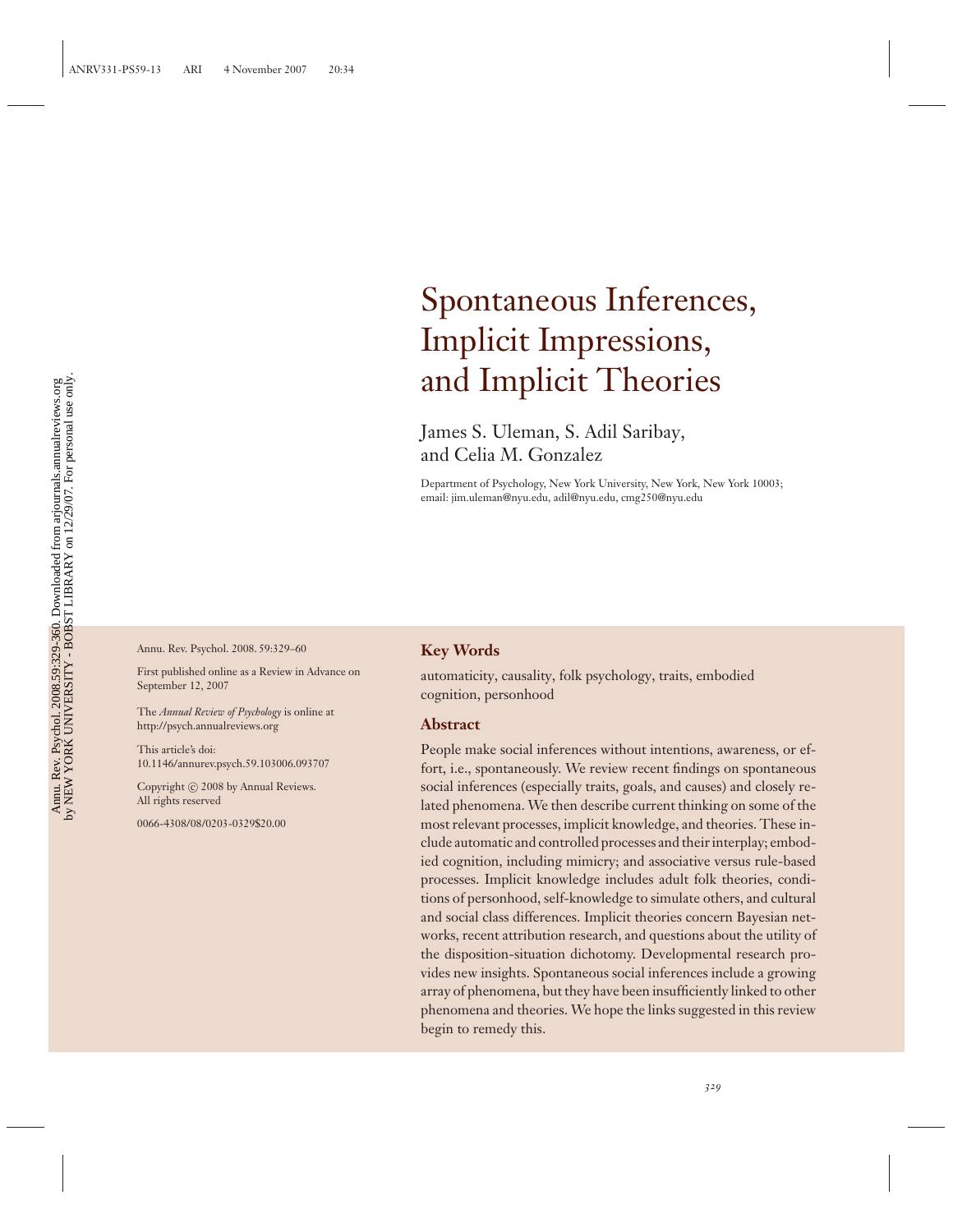#### **Contents**

| INTRODUCTION                          | 330 |
|---------------------------------------|-----|
| IMPLICIT IMPRESSIONS                  | 330 |
| Inferences Based on Faces             | 331 |
| Inferences Based on Behaviors         | 331 |
| <b>Inferences Based on Relational</b> |     |
| Knowledge                             | 334 |
| OTHER SPONTANEOUS SOCIAL              |     |
| INFERENCES                            | 335 |
| Spontaneous Goal Inferences           | 335 |
| Spontaneous Counterfactuals           |     |
| and Contradictions                    | 335 |
| Spontaneous Belief Inferences         | 335 |
| Spontaneous Value Inferences          | 336 |
| Broader Questions                     | 336 |
| <b>BASIC PROCESSING</b>               |     |
| DICHOTOMIES                           | 336 |
| <b>Automatic Versus Controlled</b>    |     |
| Processes                             | 336 |
| Abstract, Amodal, Disembodied         |     |
| Cognition Versus Situated,            |     |
| Modal, Embodied Cognition             | 338 |
| <b>Associative Versus Rule-Based</b>  |     |
| Processes                             | 339 |
| <b>ADULT FOLK THEORIES</b>            | 340 |
| Malle's Model of the Folk Theory      |     |
| of Mind                               | 340 |
| Degrees of Personhood                 | 340 |
| Simulation or Social Projection       | 341 |
| Cultural, Subcultural, and Social     |     |
| Class Differences                     | 343 |
| Other Implicit Theories               | 343 |
| <b>IMPLICIT CAUSAL THEORIES</b>       | 344 |
| Bayesian Networks                     | 344 |
| <b>Causal Relations in Recent</b>     |     |
| Attribution Research                  | 345 |
| The Correspondence Bias and the       |     |
| <b>Fundamental Attribution</b>        |     |
|                                       | 346 |
| <b>DEVELOPMENTAL</b>                  |     |
| ANTECEDENTS                           | 347 |
| Infants                               | 347 |
| Toddlers                              | 348 |

## **INTRODUCTION**

Over the past 20 years, evidence has grown that much, if not most, social behavior is governed by implicit, even automatic processes: implicit attitudes, inferences, goals and theories, and the affect and behaviors they produce (e.g., Bargh 2007, Hassin et al. 2005a). This has transformed our views of how people understand others. During the late 1960s and '70s, research on understanding others focused on self-reports of attributions of causality and responsibility. Then social cognition famously engulfed the field, using person memory paradigms and studies of errors and biases to understand how we process information about others. These approaches continue to yield rich rewards and have become part of normal science in social psychology. More recently, researchers in several other fields (developmental and cognitive psychology, neuroscience, and philosophy of mind) have made exciting theoretical and empirical advances that shed new light on social psychology's oldest questions; these researchers often call their work "social cognition," without reference to social psychology.

Within social psychology, spontaneous social inferences and implicit impressions of others have been widely documented. They occur and affect downstream events without our awareness or intentions. This review surveys the most recent work as well as some of the most important developments in related fields to suggest how they point to new directions for research on implicit impressions. It is beyond the scope of this brief review to consider other important related topics such as stereotyping (Major & O'Brien 2005), emotional intelligence (Mayer et al. 2008), accuracy in person perception (Kenny 2004), and social neuroscience (e.g., Lieberman 2007, Todorov et al. 2007).

# **IMPLICIT IMPRESSIONS**

Implicit impressions of other people are not open to self-report. They include implicit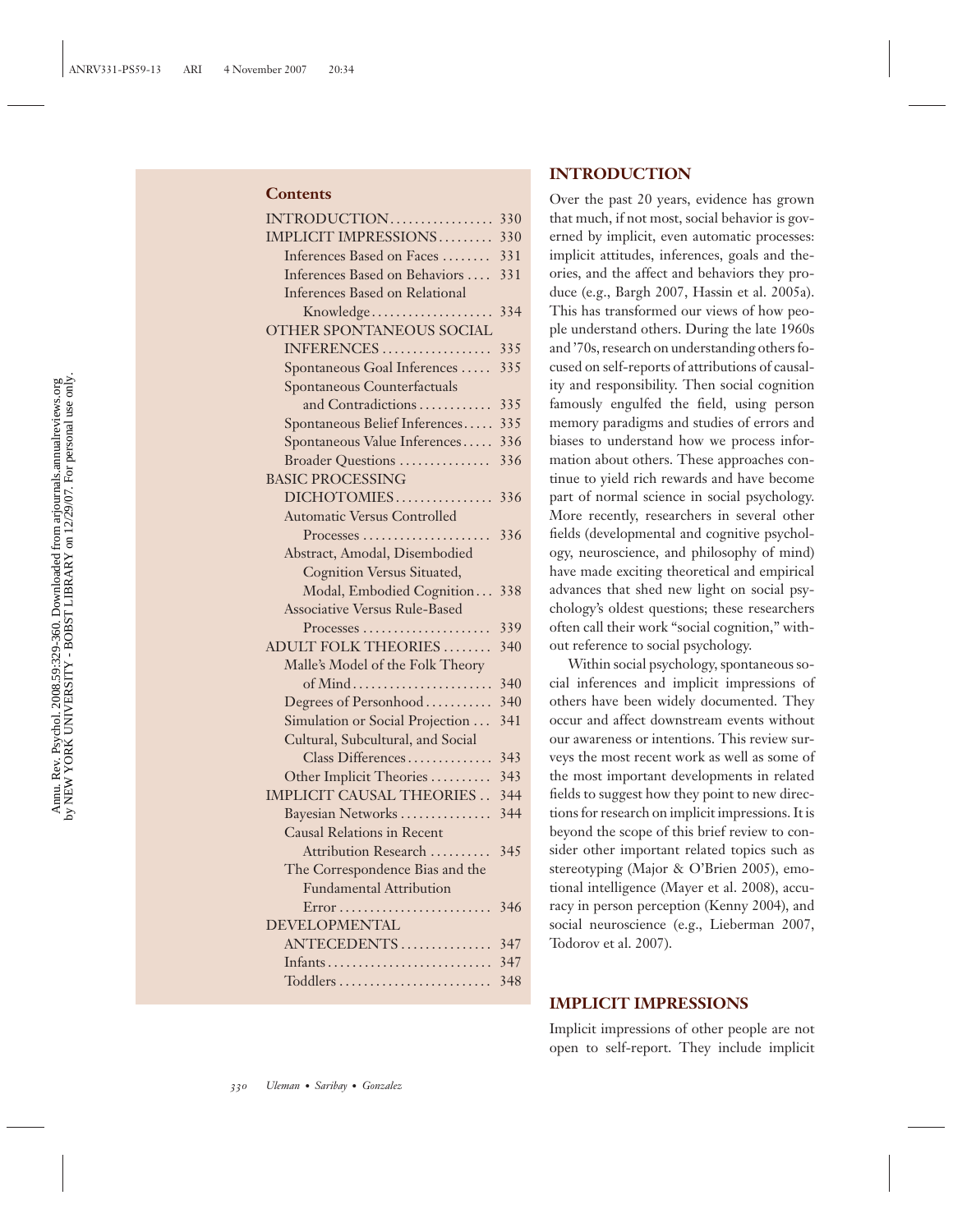attitudes toward others, implicit knowledge structures, implicit theories, and implicit behavioral tendencies. Uleman et al. (2005) described the wide range of evidence for the existence of implicit impressions, the ways in which they occur and have effects automatically, how they affect trait judgments of others, how the effects of simultaneous implicit and explicit impressions can be empirically distinguished, and how they may relate to errors in judging how well one knows someone, stereotypes, and ingroup/outgroup perceptions. We update that review in several areas.

## **Inferences Based on Faces**

Faces play a special role in social perception, allowing us to easily distinguish individuals, establish mutual gaze, and infer "social category, identity, emotion, and psychological and physical traits, as well as the interdependence of attributes" (Zebrowitz 2006, p. 663, in Bodenhausen & Macrae 2006). Here we highlight recent findings most relevant to our main theme.

Social categories are extracted from faces very early in processing (Ito & Urland 2003), even when the faces are irrelevant to the task or presented suboptimally (e.g., inverted). But spontaneous categorization of faces may require a conceptual/semantic goal in the focal task (Macrae et al. 2005). Category-based construal of faces seems to be more efficient than identity-based construal (i.e., individuation), and this may underlie people's heavy reliance on categories in person perception (Cloutier et al. 2005). Personality traits can be inferred after 100 ms exposure to faces, though confidence increases and target impressions become more differentiated with more time (Willis & Todorov 2006). Perceivers' judgments of competence, after only one-second exposures to pairs of political candidates' faces, predict real-world election outcomes and margins of victory (Todorov et al. 2005).

Physiognomic information from faces affects interpreting other (verbal) information about actors ("reading from faces"), and information about actors' personalities affects perception of their faces ("reading into faces") (Hassin & Trope 2000). Social categories are read into categorically ambiguous static faces (Eberhardt et al. 2003, Huart et al. 2005) and into dynamic facial expressions of emotions (Hugenberg & Bodenhausen 2003).

Impressions are also affected by subtle facial resemblances. When a connectionist network, trained to distinguish anomalous and baby faces from normal adult faces, was presented with novel normal adult faces, the extent to which anomalous and baby-face output units became activated (i.e., the extent to which the network "confused" normal faces with anomalous or baby faces) predicted human judges' trait impressions of these faces. The similarity of faces from particular categories (e.g., elderly) to anomalous and baby faces may partially explain stereotypes of those people (e.g., "unhealthy" and "weak," respectively) (Zebrowitz et al. 2003). Faces with more Afrocentric features attract more attention in the context of African American stereotype concepts (Eberhardt et al. 2004) and are seen to have more stereotypic African Americans attributes, even when they are European American (Blair et al. 2002, Maddox 2004). Since it is subtler, bias based on facial features might be harder to control than that based on categories (Blair et al. 2004).

## **Inferences Based on Behaviors**

**Spontaneous trait inferences.** Spontaneous trait inferences (STIs) have usually been made from verbal descriptions of behavior, in the lab. For example, Todorov & Uleman (2003) used a false recognition paradigm to examine the automaticity of binding STIs to representations of actors. Participants under memory instructions viewed 60 pairs of actor photos and trait-implying behaviors (e.g., a woman's photo with "Alice solved the mystery halfway through the book," implying that she is clever). Then for a series of phototrait pairs, they judged whether the trait

#### **Social categories:**

those extracted most efficiently include age, gender, and race

#### **Spontaneous trait inferences (STIs):**

unintended, unconscious, and relatively effortless inferences of traits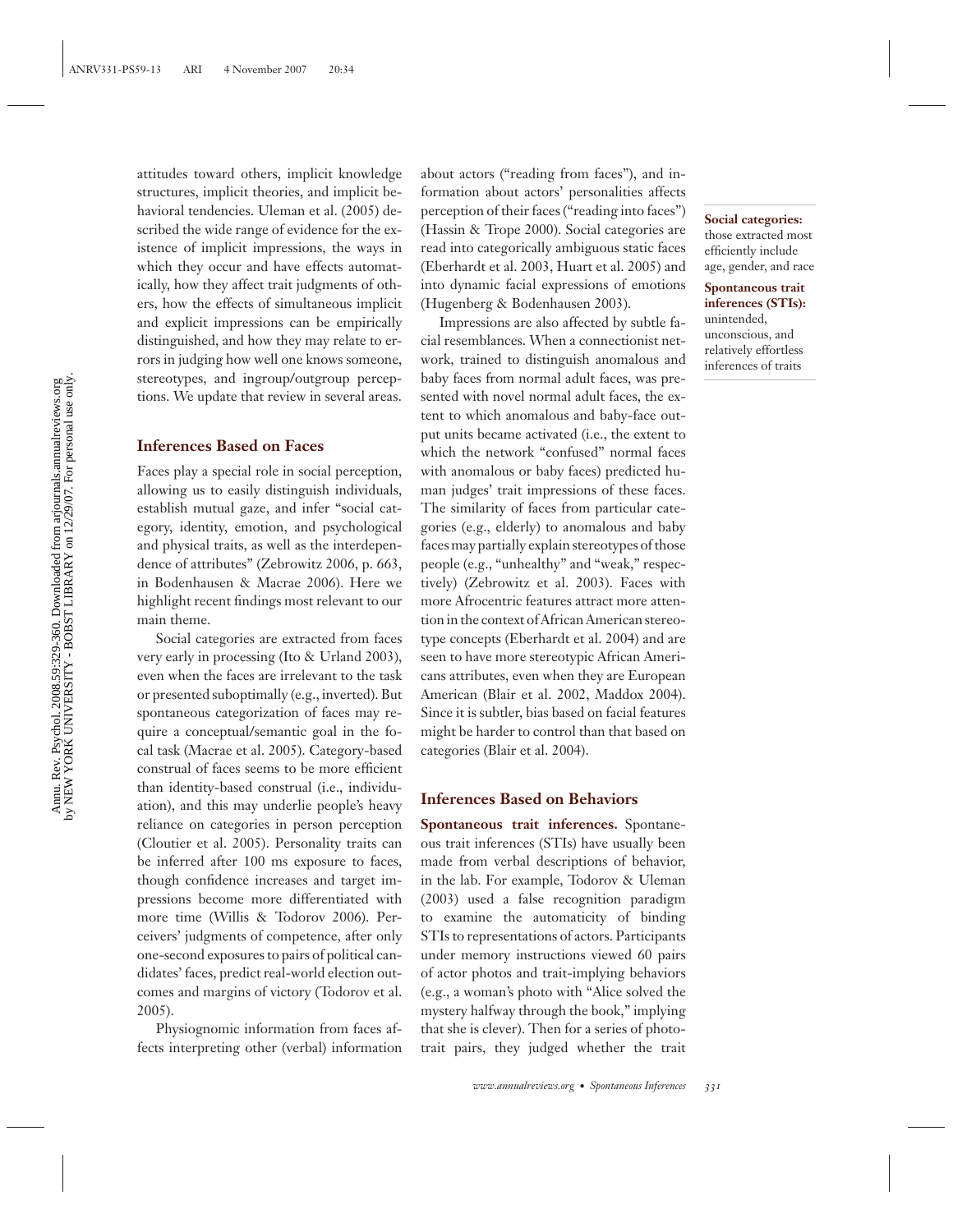#### **Probe recognition:**

task that asks participants whether a probe word was explicit in the preceding text

#### **Three-stage**

**models:** these propose two automatic stages in which (*a*) behavior is identified or categorized in trait terms and (*b*) the actor is so characterized, followed by (*c*) a controlled attributional inference or correction that takes situational context into account

had been explicit in the sentence with that photo. False recognition rates for implied traits paired with actual actors, relative to other actors, measured STIs. STIs occurred with very brief (two-second) initial exposures, when participants' goal was shallow processing (counting nouns) rather than memorization and when they were under a concurrent cognitive load. These findings suggest that STIs are automatically bound to actor representations.

Ham & Vonk (2003) obtained simultaneous trait and situational inferences from the same participants. Critical sentences (e.g., "John gets an A on the test") implied both traits ("smart") and properties of objects ("easy"). Probe recognition results showed both STIs and spontaneous situational inferences (SSIs). Ham & Vonk (2003, Study 2) used the savings-in-relearning paradigm and asked participants to form impressions of the actor, the situation, or the whole event. Later they learned associations between these implications and abstract cues associated with the sentences. Savings in this relearning task (evidence of prior spontaneous inferences) occurred for both traits and situations. And consistent with earlier findings for STIs, savings were unaffected by goal instructions.

Based on such findings, Ham & Vonk (2003) proposed an interesting integration of spontaneous and intentional inferences in person perception. Multiple (even inconsistent) inferences are made spontaneously in the first stage of the familiar three-stage models of person perception (Gilbert 1989, Trope & Alfieri 1997). In the second stage, goalinconsistent inferences (if any) are automatically inhibited. Then remaining inferences are intentionally corrected or adjusted in the third stage. More direct tests of this proposal would be useful, especially if they included ambiguous behaviors.

These procedures might suggest that STI only occurs during text comprehension, and not during perception of raw behavior. However, Fiedler & Schenck (2001) showed that viewing static silhouettes of dyads that imply traits (e.g., caring, mean) produces STI. They found shorter response times for identifying degraded trait words when preceded by silhouettes implying these traits. In Study 2, based on the Linguistic Category Model, identifying degraded trait words was preceded by a "verification task" designed to manipulate the level of linguistic abstraction about the silhouettes. Counterintuitively, the largest effect of silhouettes on trait word identification (STI) occurred when the intervening verification task was most concrete, involving direct action verbs rather than state verbs or adjectives. Thus, "focusing on the picture and refraining from abstract semantic interpretations...serves to enhance the STI" (Fiedler & Schenck 2001, p. 1543). Other evidence suggested that goals were also spontaneously inferred, even more quickly than traits.

Fiedler et al. (2005) replicated these findings with silhouettes and 15-second film clips. They also demonstrated simultaneous spontaneous inferences about both subjects (agents) and objects in dyadic interactions. The intervening verification task affected all these effects, suggesting that spontaneous encodings can be manipulated in several, sometimes counterintuitive, ways. Thus the verification task's verb type affected the target of spontaneous inferences, and verification "fit" with the dyadic behavior either closed off elaborative inferences (when fit was good) or left them "open" (when fit was poor). This interesting paradigm merits further research, particularly because of the many processes apparently invoked by the verification task that have opposing effects (semantic priming and inhibition, memory processes producing the picture superiority effect, open and closed mind-sets, etc.).

STI is also affected by individual differences such as perceivers' trait hostility and induced anger (Tiedens 2001). Others have used STI to characterize repressors (Caldwell & Newman 2005) and persons with chronic moral concerns (Narvaez et al. 2006). Tormala & Petty (2001) showed that perceivers high in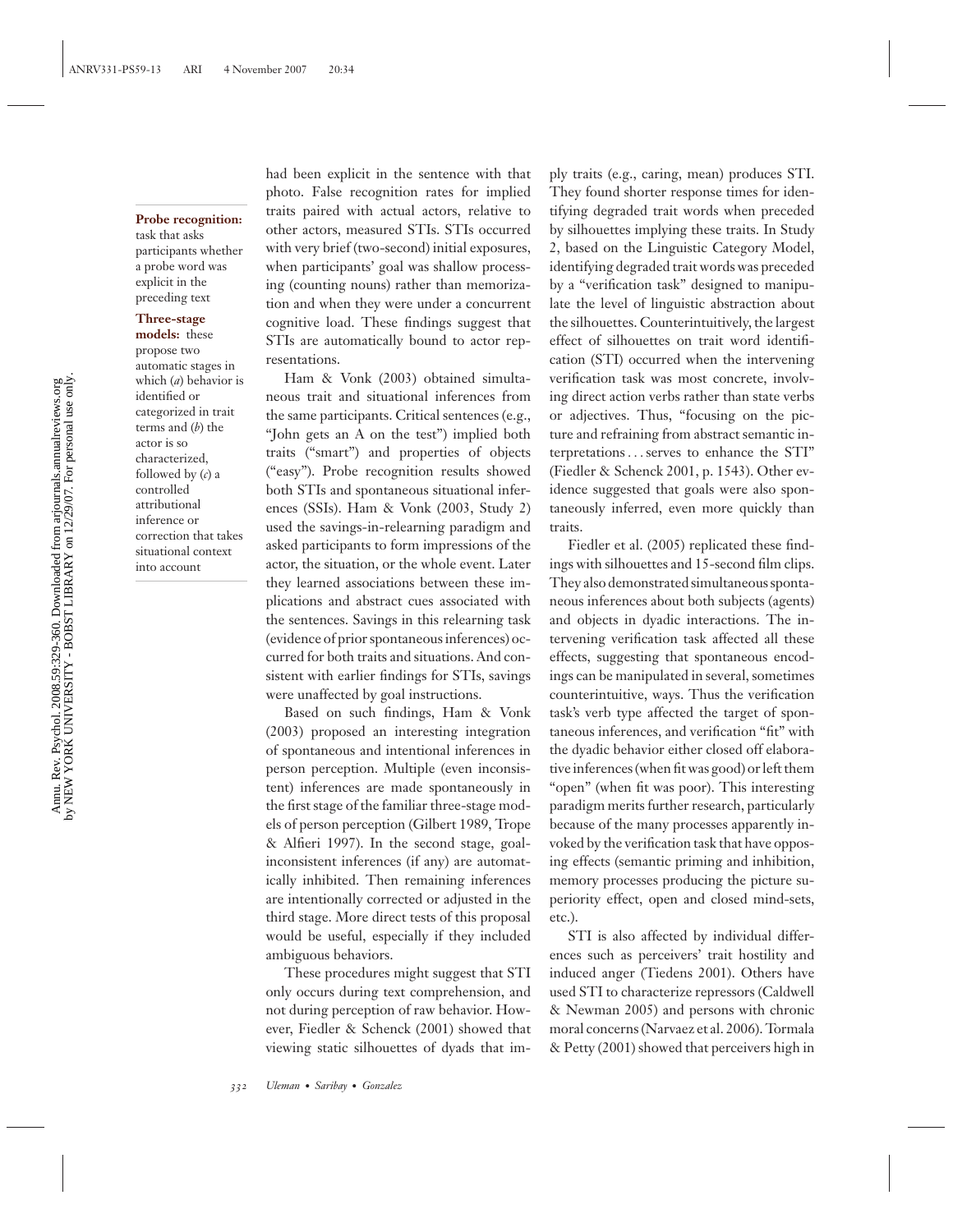the need to evaluate are more likely to spontaneously evaluate a target person online. They suggested this finding challenges the ubiquity of STI. However, we value these findings for indicating STI boundary conditions. STI refers to inferring the trait implication of a single (or very few related) behavior(s) and integrating that with the actor representation. As their results indicate, integrating meanings and/or evaluations of one target's many behaviors is less likely to occur spontaneously and requires high levels of relevant chronic goals.

**STIs and stereotypes.** Stereotypes of actors' social categories affect STIs. Wigboldus et al. (2003) examined how much reading about actors' stereotypic (or counterstereotypic or neutral) behaviors activates the trait concepts implied by the behavior. Stereotype-inconsistent (compared to stereotype-consistent or -neutral) STIs were inhibited. With ample cognitive resources, inhibition of stereotype-inconsistent inferences is attenuated (Wigboldus et al. 2004). Furthermore, processing goals dramatically influence the effect of stereotype-inconsistent information. Gonzalez et al. (2007) found that, as above, spontaneous processing inhibits STIs. But intentional processing (impression formation) produces stronger (more extreme) trait ratings for stereotype-inconsistent than stereotypic or neutral information. This latter effect is consistent with Biernat's (2005) shiftof-standards model, in which social categories shift the meaning of subjective scales, whereas the STI effect fits a simpler spreading activation/inhibition model. Thus, behavior-based trait inferences are influenced by stereotypes, and the direction of influence depends on perceivers' processing capacity and goals, including whether impression formation is spontaneous or intentional.

**Spontaneous trait transference and evaluative conditioning.** Considerable research has investigated when spontaneous trait transference (STT) does and does not occur, and many differences between STT and STI have

been identified. STT effect sizes are typically half those of STI. Carlston & Skowronski (2005), who discovered STT (Skowronski et al. 1998), proposed that STI entails attributional processing, whereas STT entails mere associations. They asked participants to familiarize themselves with a series of photobehavior pairs in which those pictured described either themselves or someone else (of the other gender and not pictured). Participants then rated the people in the photos on several traits. Negative behaviors had more impact than did positive behaviors on STIs (from self-descriptions), consistent with attributional processing, but valence did not affect STTs (from describing others), which is more characteristic of associative processing. Study 2 ruled out encoding or retrieval errors as causes of STT, as did Study 3 (Carlston & Skowronski 2005). Study 3 also showed that asking whom the behaviors had described eliminated STT but increased STI. Participants were not affected by warnings to avoid STTs. All this suggests that "perceivers simply associate the informants with the trait implications of those descriptions... [which] then have an implicit effect on later impressions" (Carlston & Skowronski 2005, p. 895), and that STT is "unintentional and unconscious" (p. 896).

There are other dissociations. STIs are stronger for targets in low- rather than highentitativity groups, as if they are more individuated. STT among such group members is weak. But the reverse (weaker STI and stronger within-group STT) occurs for members of high-entitativity groups (Crawford et al. 2002). Carlston & Mae's (2007) participants familiarized themselves with photos paired with trait-implying symbols (e.g., a flag) rather than sentences. STI but not STT effects were sensitive to the symbols' valence and memorability. Finally, Mae et al. (1999) showed that STT to popular celebrities is unaffected by prior knowledge of the celebrities. It seems likely (although it is untested) that STI is affected by prior knowledge of the actor.

# **Spontaneous trait transference**

**(STT):** a process wherein one person ("informant") describes another person's trait-implying behavior, and the trait implication of the behavior becomes associated with the informant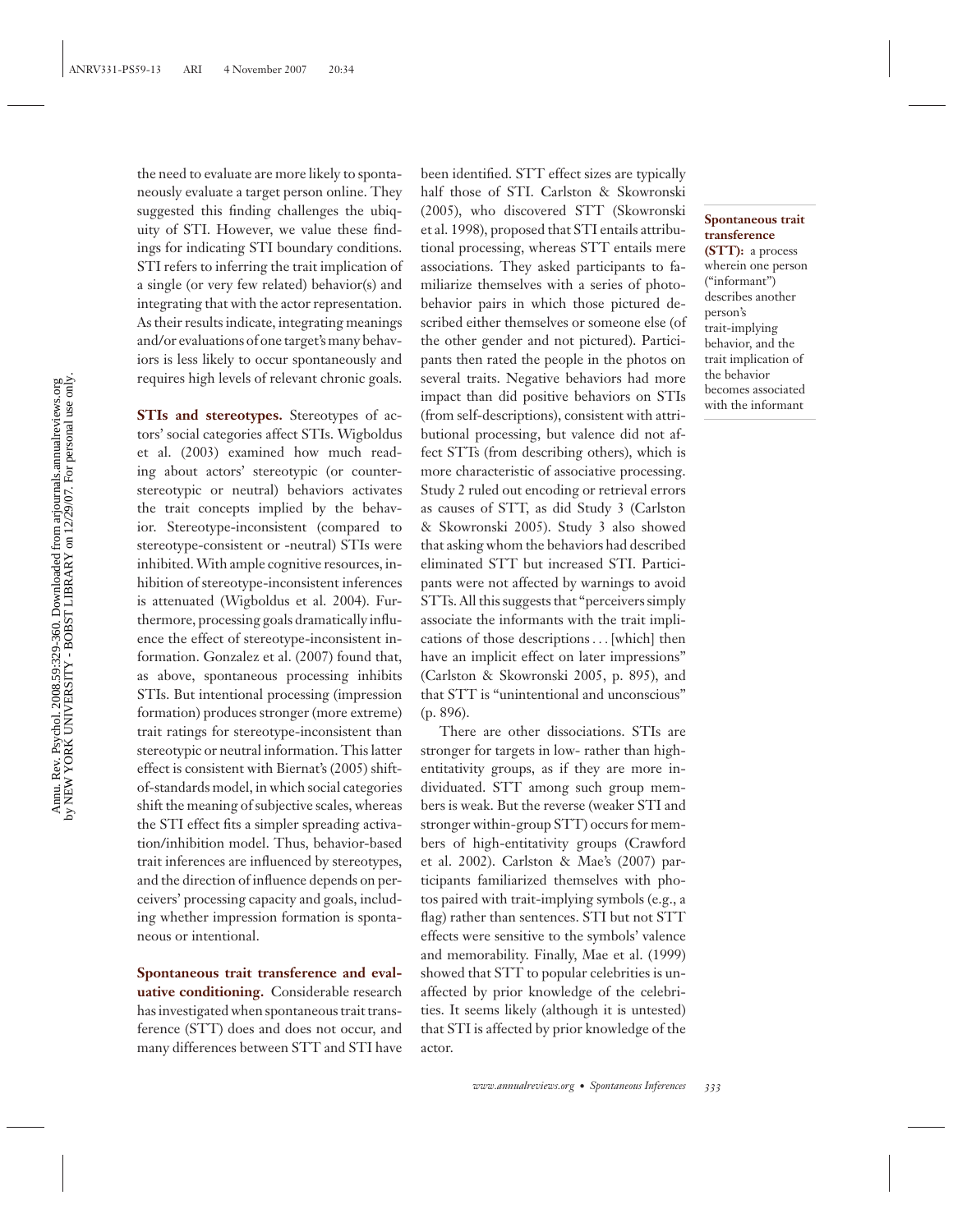Crawford et al. (2007b) found that when participants' goal was to judge whether the trait-implying behaviors were reported truthfully, STT was unaffected, whereas STI was reduced entirely (Study 1) or almost (Study 2) to the level of STT. In their view, these and prior results suggest that in STT, behavior is categorized in trait terms; this category is associatively linked to informants at encoding, and this linked category is then used to respond to subsequent tasks. In contrast, STI involves inferring that the behavior category reflects the actor's trait at encoding. For some reason, truth detection interferes with such inferences but not with associations. These results also show that STI is surprisingly easy to disrupt, and STI is more goal dependent in this sense than was previously thought.

Does STT depend on the actor being absent at encoding? Todorov & Uleman (2004) showed that false recognition of implied traits is higher when they are paired with actors than when implied traits are paired with others who were also present at encoding. This was true even after a one-week delay as well as when there was equal attention to each photo at encoding and when targets had different physical orientations at test. However, these studies did not assess STT per se. Crawford et al. (2007a) did assess STT and found that when actors and either informants or bystanders were presented simultaneously with behaviors, STT did not occur, but STI did. One possible reason for this is that actors attracted more attention and processing. Unlike the studies of Todorov & Uleman (2004), these studies did not ensure equal attention to both photos at encoding. But Goren & Todorov (2007) ensured equal attention in four studies using false recognition and trait ratings. STT occurred only when actors were absent at encoding. Thus, STIs bind only to actors when they are there, but to other faces when they are not, producing STTs.

STT is a subtle way for informants to influence others' impressions of themselves. Even pairing people randomly with dogs associated with particular traits affects person impressions (Mae et al. 2004). Observers also attribute informant traits that differ from the direct implications of what informants say by inferring what kind of a person would say such things (Mae & Carlston 2005). Such metainferences may also be implicit.

Person evaluations are also subject to associative effects. In the "spreading attitude effect" based on evaluative conditioning, pairing a liked or disliked person (unconditioned stimulus, or US) with a formerly neutral person (conditioned stimulus, or CS) not only causes the CS person to acquire the valence of the US person, but also causes other persons associated only with the CS person to acquire the same valence (Walther 2002). This effect does not reflect cognitive balance, does not depend on awareness of contingencies, is resistant to extinction, and is enhanced under cognitive load. Cognitive balance processes can also affect evaluations of targets described by informants, when perceivers have prior attitudes toward the informants. So both implicit and explicit "attitudes toward targets were more positive when they were liked than when they were disliked by positive source [i.e., informant] individuals. In contrast, attitudes toward targets were less positive when they were liked than when they were disliked by negative source individuals" (Gawronski et al. 2005, p. 621).

# **Inferences Based on Relational Knowledge**

Implicit impressions can be influenced by situationally triggered or chronically accessible relational knowledge. A clear example is the social-cognitive process of transference, in which the mental representation of a significant other is activated and applied to a novel person who bears minimal resemblance to this significant other (for a review, see Andersen & Saribay 2005). This happens unconsciously (Glassman & Andersen 1999). In transference, responses to a new person (e.g., how the new person is evaluated) are best predicted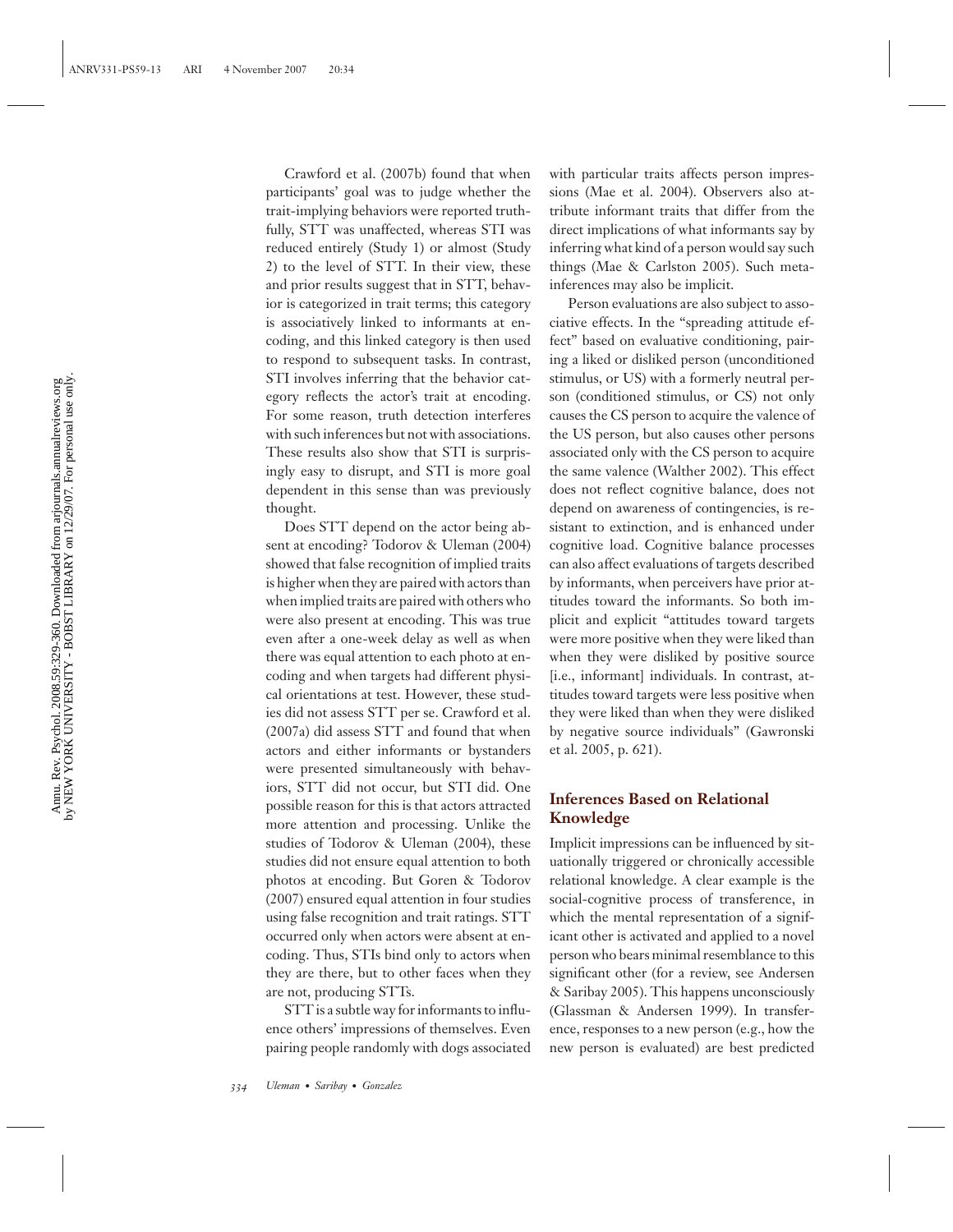Goals in important relationships can also influence perception of strangers. For instance, when people had a goal to understand a close friend and were subliminally primed with the name of this friend, they tried harder to understand a new person, as indicated by more situational attributions for that person's behavior (Fitzsimons & Bargh 2003). (See the review by Chen et al. 2007.)

# **OTHER SPONTANEOUS SOCIAL INFERENCES**

## **Spontaneous Goal Inferences**

Goals can be inferred spontaneously. In a study by Hassin et al. (2005b), participants read goal-implying sentences and then were given an unexpected cued-recall test, a probe recognition test, or lexical decision trials. Goals were spontaneously inferred, even from behaviors in which goal attainment was blocked (see also Fiedler & Schenck 2001).

Spontaneous goal inferences affect behavior. Aarts et al. (2004) showed that, given the opportunity, people will act on these goals even though they are unconscious and of unknown origin (goal contagion). However, if the inferred goal is unacceptable in some way (e.g., pursued by the actor through inappropriate means), then goal contagion does not occur and the goal is devalued. Goal contagion differs from mimicry (described below) in functioning like primed goals and having similar effects (e.g., Moskowitz et al. 2004). Furthermore, goal contagion can be deactivated through the co-occurrence of negative affect (Aarts et al. 2007).

# **Spontaneous Counterfactuals and Contradictions**

Counterfactuals come to mind spontaneously, especially when events prompt negative affect (Roese et al. 2005) and provide a "but for" basis for inferring causality. Strong situational constraints prompt counterfactuals about what an actor would have done but for those constraints (Miller et al. 2005), and these influence trait attributions. Though counterfactuals may be triggered by situational cues, their content is also determined by perceivers' preexisting attitudes (e.g., Tetlock & Visser 2000) in ways that support initial attitudes and can serve to reaffirm and strengthen them (Crawford & McCrea 2004).

Actors' characteristics are represented differently when terms for the characteristics' negations come readily to mind (Sam is not warm  $\rightarrow$  Sam is cold) than when they do not (Sam is not creative  $\rightarrow$  Sam is?). This affects how person information is remembered, integrated with new information, and judged on truth-value (Mayo et al. 2004). Consistent with this, Hasson et al. (2005) showed that relations between comprehending statements and judging their truth-value depend on whether their negation is informative. As a consequence, when suspicion or distrust is aroused, words are only more likely to activate their opposites if a logical opposite comes to mind (Schul et al. 2004). Thus, semantic structures, preexisting attitudes and expectations, as well as episodes' logical possibilities constrain the spontaneous generation of counterfactuals and contradictions.

# **Spontaneous Belief Inferences**

One counterfactual prominent in developmental research (discussed below) is false beliefs about the state of the world. Children younger than four years have difficulty representing others' false beliefs about reality while simultaneously maintaining a veridical representation of reality themselves. Apperly et al. (2006) devised an "incidental false-belief task" to see whether adults infer others' false beliefs automatically. Participants watched a visual display of a box and an observer, who was briefly absent while the location of the box was changed, and who then returned. When asked to track the location of the box, participants took longer to indicate where the observer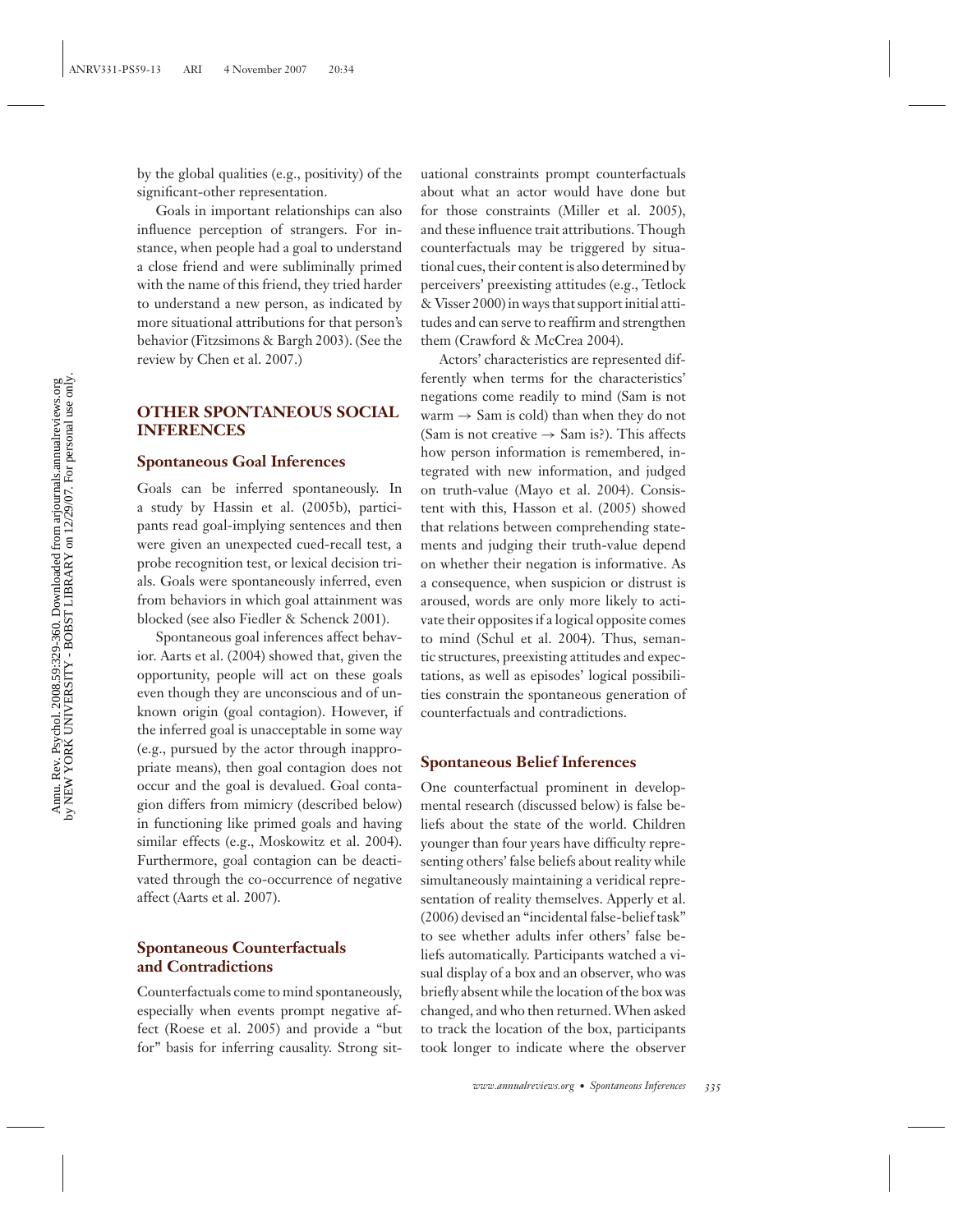believed the box was than where it actually was, whereas those who tracked the observer's belief answered both questions equally fast (2.2 s). Given this single test and the multifaceted nature of automaticity, their conclusion that "belief reasoning is not automatic" (Apperly et al. 2006, p. 844) is premature (see below). But this study raises important questions about which mental states are spontaneously inferred, and when.

## **Spontaneous Value Inferences**

People spontaneously infer values relevant to social situations and even cultures. In a study by Ham & Van den Bos (2006), participants read vignettes about just and unjust situations, e.g., arbitrary grading procedures or unequal pay for equal work, and responded to recognition probes such as "just" or "unfair." Spontaneous justice inferences were stronger when the protagonists in the vignettes were personally relevant, i.e., described as "you" rather than "he/she," or "a friend" rather than "a stranger." Most interestingly, explicit justice judgments are not moderated by personal relevance (Ham & Van den Bos 2007). So personal relevance produces a dissociation between implicit and explicit justice inferences.

Fu et al. (2007) used the probe recognition paradigm to show that sentences with strong cultural referents (e.g., "A great emperor once produced an underground army of clay warriors") spontaneously activate that culture's values (e.g., obedience, modesty), even though they lack semantic or personal relevance to the sentence or actor. Bicultural participants not only showed such activations to Chinese and American cultural sentences (whereas Americans showed this only to American sentences), but they also showed rapid cultural frame switching between sentences within the same study session.

## **Broader Questions**

To summarize, when we learn about or observe strangers performing trait-implying behaviors, we unintentionally and unconsciously (spontaneously) attribute traits (and goals) to them, creating implicit impressions. Though automatic in several senses, this inference process (STI) can be disrupted by some processing goals. It takes account of stereotypes about the actor. It is more complex than merely associating the activated trait category with someone, although this STT-linking process probably contributes to STI effects and has interesting consequences in its own right. Furthermore, relational knowledge activated during person perception affects implicit impressions. Spontaneous social inferences are not restricted to traits and goals.

Of course, we also form impressions of others intentionally. So one important question concerns how spontaneous (largely automatic) and intentional (controlled) processes interact. Other broad dichotomies seem particularly relevant to implicit impressions: abstract versus embodied cognition, and associative versus rule-based cognition (as in STT linking versus STI thinking, respectively). There is important progress on elaborating the (largely implicit) folk psychology that supports inferences about others. Another basic content domain (fundamental to traditional research on causal attribution) concerns causality: what it means, the role it plays in categories central to person perception, and how to model it. Finally, recent research on person perception in children, especially before language, supports symbolic reasoning and offers important insights.

# **BASIC PROCESSING DICHOTOMIES**

Dual-process theories are widespread in social psychology (Chaiken & Trope 1999, Kruglanski & Orehek 2007). In this section, we describe the relevance of some of the most important ones to implicit impressions.

# **Automatic Versus Controlled Processes**

This dichotomy has played a major role in the past 25 years of research in social psychology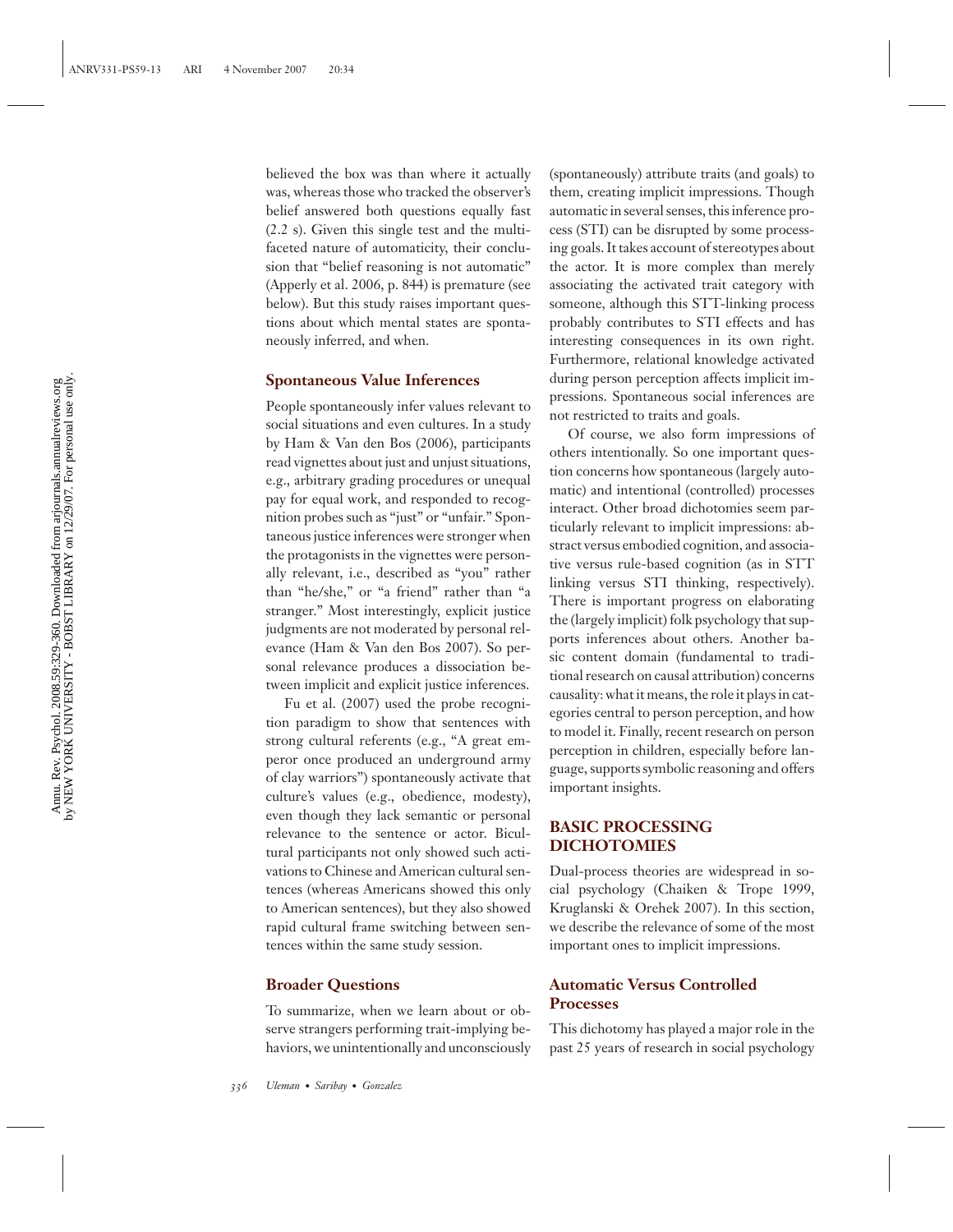(see Andersen et al. 2007 for a review), even though control is only one of the four horsemen of automaticity singled out by Bargh (1994). As the impact of automatic processes extended to more and more phenomena previously considered intentional and controlled (Bargh 2007), some have been prompted to empirically examine the ways in which free will is illusory (Wegner 2005). Of course, this dichotomy is an oversimplification in at least three ways. First, automaticity refers to several features of cognitive processes, and these do not always covary. Second, control in the sense of self-regulation can be automatic and unconscious (Andersen et al. 2007, Hassin et al. 2005a). Third and most important, even when control is intended and conscious, controlled and automatic processes interact. As Jacoby (1991) has long noted, "no tasks are process pure." There are now techniques for separating effects of automatic and controlled processes on performance in several tasks relevant to person perception, and for modeling their interactions.

Uleman et al. (2005) used Jacoby's process dissociation procedure (PDP) to separately estimate effects of automatic and controlled processes in using STI-based implicit impressions. This work decomposes not the processes of forming STIs, but rather the processes involved in using STIs and explicit memory for intentional judgments. The PDP involves task performance under two conditions: an "inclusion" condition in which automatic and controlled processes both contribute to optimal performance, and an "exclusion" condition in which they are pitted against each other. The difference in performance in these two conditions provides an estimate of control. Thus, "automatic" means uncontrolled or uncontrollable. Participants rated actors who had previously been studied for a memory test, while paired with traitimplying behaviors that produced STIs. Then in an inclusion condition, they included any prior impression they could access in their trait ratings. In the exclusion condition, they tried to recall the behavior to exclude whatever bias it might create in forming impressions from the faces alone. Trait ratings were made immediately, after a 20-minute delay, or after a two-day delay. PDP estimates showed a significant effect of automatic processes on these ratings, regardless of delay. However (as expected), effects of controlled processes were significant immediately and after 20 minutes, but fell to nonsignificant after two days.

These studies demonstrate the feasibility of using the PDP to separate automatic from controlled effects of implicit impressions on trait ratings and show that both kinds of processes contribute to such ratings. It would be informative to include STT in such studies, to estimate and compare effects of automatic and controlled processes on trait ratings from STT and STI.

Payne et al. (2005; also Payne 2005) described a PDP approach to attitudes' (stereotypes') effects on behavior. Their results illustrate the utility of distinguishing automatic from controlled processes in responses to Black and White actors in Payne's weapon/tool task (Payne 2001). They showed that "participants were not 'blinded' by race so that they could only discriminate between weapons and tools when they inhibited the race bias. Instead, the actual objects and racial bias served as separate bases for responding, with decisions based on perceptual discrimination requiring cognitive control. When that control failed, the automatic race bias had its effect" (Payne et al. 2005, p. 415). The PDP also allowed Lambert et al. (2003) to show that a counterintuitive finding—more prejudiced behavior in an anticipated public (versus private) setting—occurred because the anticipation of behaving in public decreased cognitive control.

Conrey et al. (2005) generalized this approach to cases where two automatic and two controlled processes might operate; hence, their quad model. Using multinomial modeling to analyze responses to the Implicit Association Test (IAT) and Payne's task, they showed that the model "disentangles the influences of 4 distinct processes... : the **Four horsemen of automaticity:** lack of awareness, lack of intention, cognitive efficiency, and lack of control

## **Process dissociation procedure (PDP):**

yields separate estimates of the effects of automatic and controlled processes on the same task

#### **Payne's weapon/tool task:**

asks participants to rapidly judge whether an object is a weapon or tool. African American primes increase mistaking tools for weapons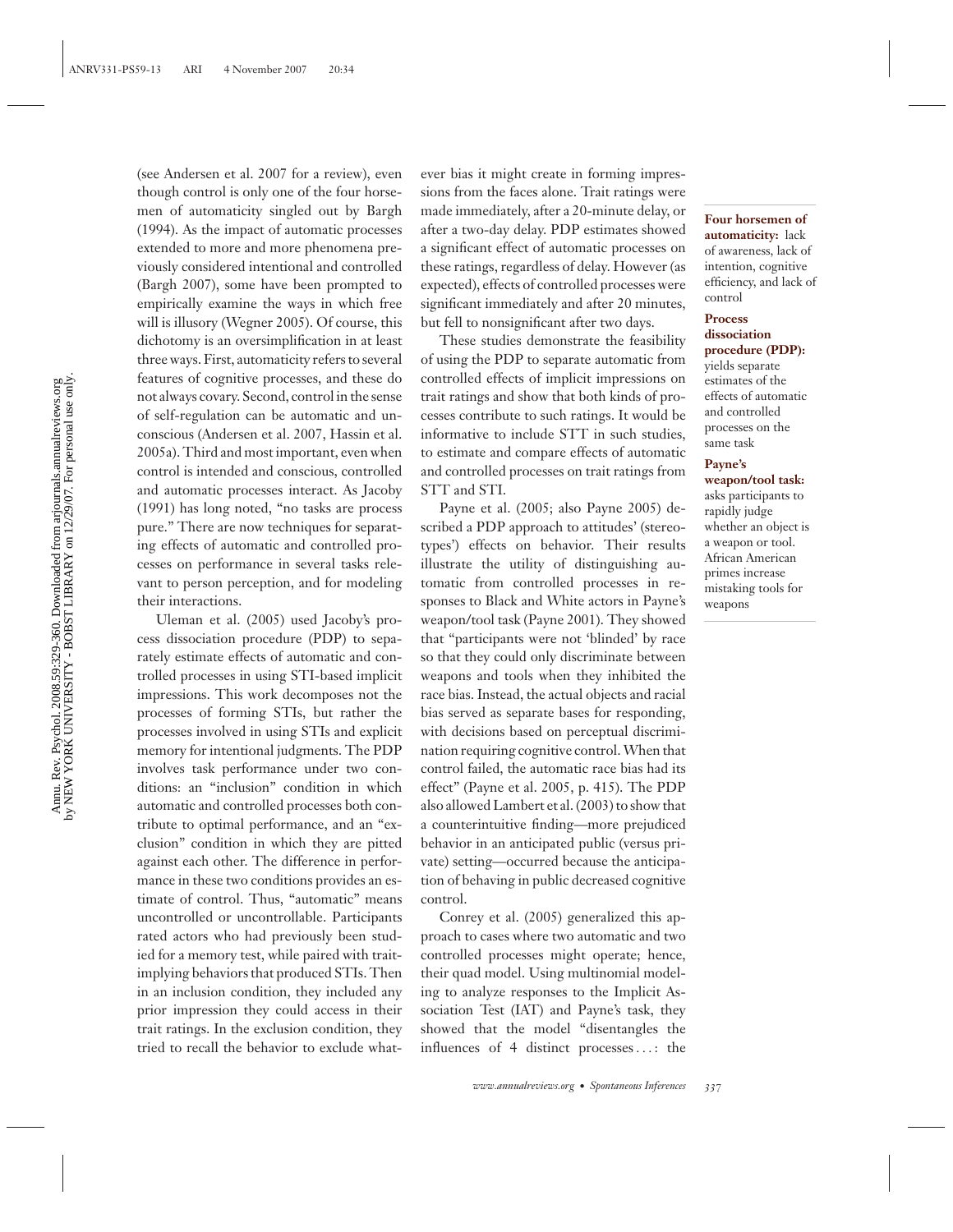**Amodal:** lacking or stripped of features that characterize particular sensory modalities

likelihood that automatic bias is activated by a stimulus; that a correct response can be determined; that automatic bias is overcome; and that, in the absence of other information, a guessing bias drives responses" (Conrey et al. 2005, p. 469). Thus, multiple simultaneous interacting automatic and controlled processes can be modeled and their separate effects estimated.

Burke & Uleman (2006) extended this work to effects of STI on trait ratings, as in Uleman et al. (2005). Participants viewed 80 face-behavior pairs for six seconds each, followed by a distracter task. Then they rated each of the 80 faces. Statistical procedures for separately estimating individual differences in trait scale use were added to the quad model. Parameter estimates were generally as predicted. Faces automatically activated the implied trait; participants were very poor at intentionally determining the correct response (i.e., recalling the paired behavior); participants overcame the automatic activation bias whenever they could determine the correct response; guessing was low; and including participants as a random effect accounted for significant variance.

All this demonstrates the advantages of using multinomial modeling (e.g., the quad model) to decompose component processes that underlie the use of implicit impressions (including STIs and stereotypes). These methods also put the focus back on control and enable us to test models that are more sophisticated and go beyond the false dichotomy of automatic versus controlled processes. (See also social neuroscience models of automatic and controlled processes, e.g., Amodio et al. 2004, Lieberman 2007.)

# **Abstract, Amodal, Disembodied Cognition Versus Situated, Modal, Embodied Cognition**

Cognitive science has long harbored a "disembodied" view of cognition. The computer metaphor of the mind assumes an amodal architecture, despite little supporting evidence

(Barsalou 1999). An alternative approach, usually called "embodied cognition," takes a modal view of knowledge representation (see Barsalou 2008) in which, "[w]hen a category is represented conceptually, the neural systems that processed it during perception and action become active" (Barsalou 2003, p. 523). This is not to say that perceptual and conceptual systems are isomorphic, but rather that they are nonmodular and employ common structures and processes.

Although social psychological conceptualizations of cognition are still primarily amodal, the field is replete with demonstrations of embodiment in both knowledge acquisition and knowledge use; see Niedenthal et al. 2005 for a review. Smith & Semin (2004), guided by their "situated social cognition" framework, integrate many of these demonstrations. For instance, the principle that "cognition is for action" implies that person "impressions are action-oriented representations"; that is, that "relational interdependence and its action implications are integral to the way we represent people" (Smith & Semin 2004, p. 64).

**Mimicry as evidence of online embodied implicit impressions.** Nonconscious behavioral mimicry provides evidence of implicit impressions that are clearly situated and embodied. A wide range of actions, such as facial expressions, body postures and gestures, speech patterns, and emotional states of others, are mimicked by perceivers without awareness (see Chartrand et al. 2005 for a review). This is a critical social skill whose impairment is related to difficulty in inferring others' mental states, such as emotions (McIntosh et al. 2006).

Nonconscious mimicry also suggests a direct yet flexible perception-behavior link (Dijksterhuis et al. 2007). Factors that facilitate (versus inhibit) how much a perceiver mimics a target person include induced positive (versus negative) mood (van Baaren et al. 2006), dispositional empathic ability (Sonnby-Borgström et al. 2003),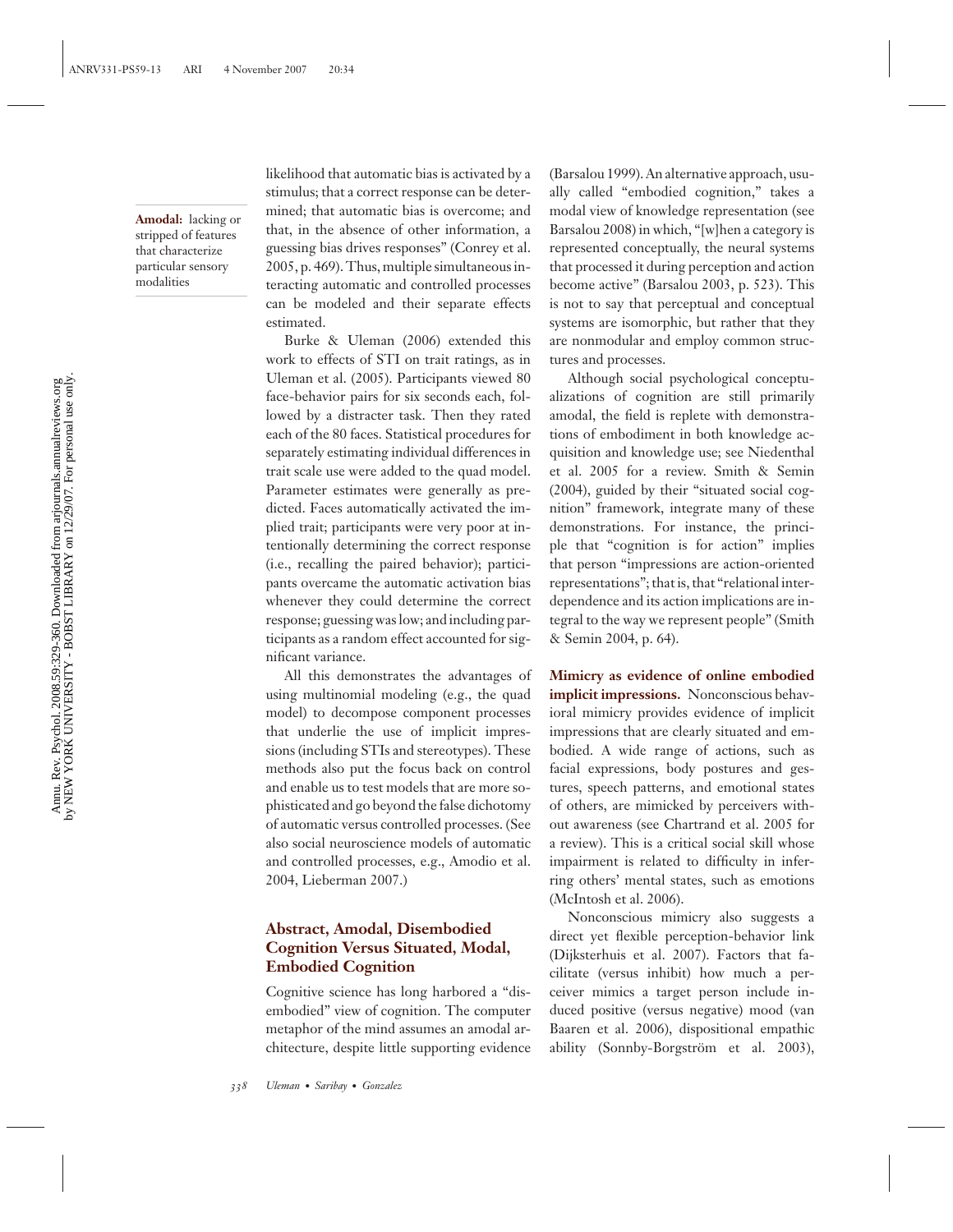and heightened affiliation needs (Lakin & Chartrand 2003). Thus, mimicry provides an unconscious means of accomplishing social goals (see also Chartrand & Dalton 2007).

# **Associative Versus Rule-Based Processes**

Smith & DeCoster (2000) argued for the existence of two processing modes that function simultaneously. Associative processing depends on "associations that are structured by similarity and contiguity and are learned over many experiences. [It] occurs automatically and preconsciously, with awareness of the result of processing." Rule-based processing depends on "symbolically represented rules that are structured by language and logic and can be learned in just one or a few experiences. [It] occurs optionally when capacity and motivation are present and often with conscious awareness of steps of processing" (Smith & DeCoster 2000, p. 111). They used this dichotomy to integrate and extend many other domain-specific dual-process models in social psychology. Whereas earlier models of person perception and attribution tended to posit sequential steps or mutually exclusive modes of information processing, Smith & DeCoster (2000) suggest these modes function simultaneously (see also Lieberman et al. 2002). For example, reactions to stigmatized persons online demonstrate that each mode has its own time course and that they "interact dynamically over time to produce not only subjective states in the perceiver... but also overt behavior" (Pryor et al. 2004, p. 438). Smith & DeCoster (2000) note that "associative memory systems can perform attributional reasoning ... and can combine multiple knowledge structures" (p. 128), contrary to the common assumption that such systems are unsophisticated and that attributions must rely on rule-based processes.

Useful as this distinction is, it does not capture all the differences between STI and STT described above. STT "associations" occur on a single trial, rather than being gradually established. Would multiple STT trials strengthen their effects, perhaps to the level of STI effects? Is STI best characterized as associative or rule-based? Neither STI nor STT results from the conscious deliberation that is often identified with rule-based learning.

According to Gawronski & Bodenhausen's (2006) dual-process model, attitudes result from two kinds of processes and their interplay. Implicit attitudes are grounded in associative processes, whereas explicit attitudes are grounded in syllogistic propositional reasoning. Automatic reactions are jointly determined by relatively stable associations available in memory and the differential pattern of such associations that particular input stimuli (and the general context and one's emotionalmotivational states) trigger. Perceivers may view these automatic reactions as valid or invalid input for an evaluative judgment, depending on whether they are consistent with other propositions, e.g., beliefs about whether negatively evaluating a minority person is acceptable. Thus, propositional processes are concerned with consistency among and validity of evaluative reactions. Gawronski & Bodenhausen (2006) present a systematic analysis of factors responsible for changes in implicit and explicit attitudes, and cases that exemplify different patterns of implicitexplicit attitude change. The framework has broad applicability and can predict relations between implicit and explicit attitudes as well as the reason for and the direction of these relations (see also Fazio & Olson 2003).

In a clear demonstration that supports both conceptions of these two systems, Rydell and colleagues (2006) showed that perceivers' implicit impressions of a target person can be determined by subliminal primes paired with this person, whereas explicit impressions are determined by supraliminally presented behavioral descriptions of the person (see also DeCoster et al. 2006). When these two types of information are of opposite valence, so are the resulting implicit and explicit impressions. Furthermore, when perceivers are exposed to new information that contradicts the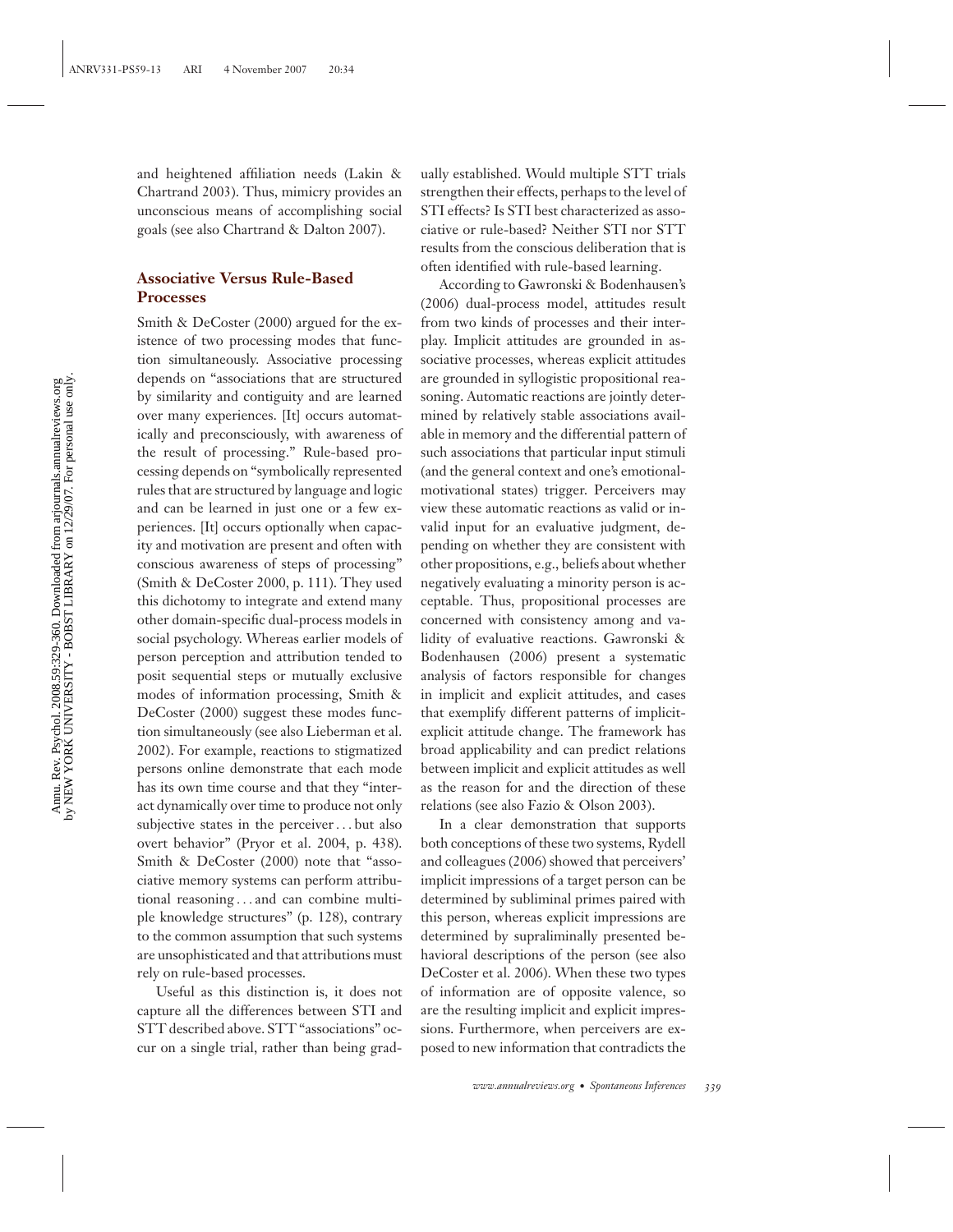#### **Theory of mind:**

the theory each of us has about how the mind (our own and other people's) works, particularly regarding relations among mental states and behavior

## **Pragmatics:** the

rules and situational conditions that enable communication through language, but that are not described by syntax or semantics

valence of each type of earlier information, their implicit and explicit impressions change in opposite directions, reversing the direction of the initial dissociation. These impressions also affect behavior toward target persons differentially. For instance, one's preferred seating distance while interacting with another is related to implicit but not explicit impressions (Rydell & McConnell 2006).

# **ADULT FOLK THEORIES**

Traditional attribution theory says little about the actual causes of others' behaviors (other than their locations in actors or situations) and the relationships of these causes to each other. But recent developments in philosophy and theory of mind are filling this gap and influencing empirical work in social psychology.

# **Malle's Model of the Folk Theory of Mind**

Malle's (2004) model of the folk theory of mind is the most well developed in the literature, both conceptually and empirically. It identifies the significance of many basic concepts (intentionality, causes, and reasons) and their relationships; yields hypotheses about how and when they are used in explanations; and considers how language and the pragmatics of communication affect their expression. It is based on extensive evidence from experiments and content analyses of naturally occurring intentional explanations. The fundamental distinction is between intentional and unintentional behaviors rather than dispositional and situational causes. Only unintentional behaviors have causes. Intentional actions are explained in terms of reasons (mental states such as beliefs, desires, and valuings), or a causal history of reasons that provides the background but not the immediate reason(s), or enabling factors that make successful actions possible.

Traits, which occur in only 5% to 10% of all explanations, play multiple roles. They can

be explanations of unintentional behaviors (i.e., causes), what enables intended actions (e.g., abilities), or the history behind current reasons (e.g., chronic behaviors). It is beyond the scope of this review to summarize Malle's theory any further, but it generates many interesting hypotheses about the conditions that affect intentional explanations.

Adopting a theoretical framework that replaces the traditional situation-disposition dichotomy naturally prompts a reexamination of classic phenomena that were framed in these terms. In a meta-analysis of 173 studies, Malle (2006) reexamined the hypothesis that actors explain their own behaviors in situational terms and others' behaviors in personal or trait terms. He showed that the "actorobserver hypothesis appears to be a widely held yet false belief" (p. 907). The effect of perspective was virtually zero overall, but two interesting moderators were discovered. One was intimacy with the target, although the effect was the reverse of that classically predicted. The other was valence, with the classic asymmetry holding for negative events but reversing for positive ones. Calling the actorobserver asymmetry into question also challenges some explanations of the fundamental attribution error.

## **Degrees of Personhood**

Adults do not always ascribe the full range of qualities of the human mind to other people, especially to outgroup members. Haslam (2006) proposed that there are two ways of dehumanizing others: "denying uniquely human attributes... represents them as animallike, and denying human nature ... represents them as objects or automata" (p. 253). His research suggests that the latter plays a large role in differentiating self from others at the interpersonal level.

Leyens et al. (2000) and Demoulin et al. (2004b) complement this work by showing that lay theories about essentialized social groups, and the degree of humanity ascribed to them, shape understandings of group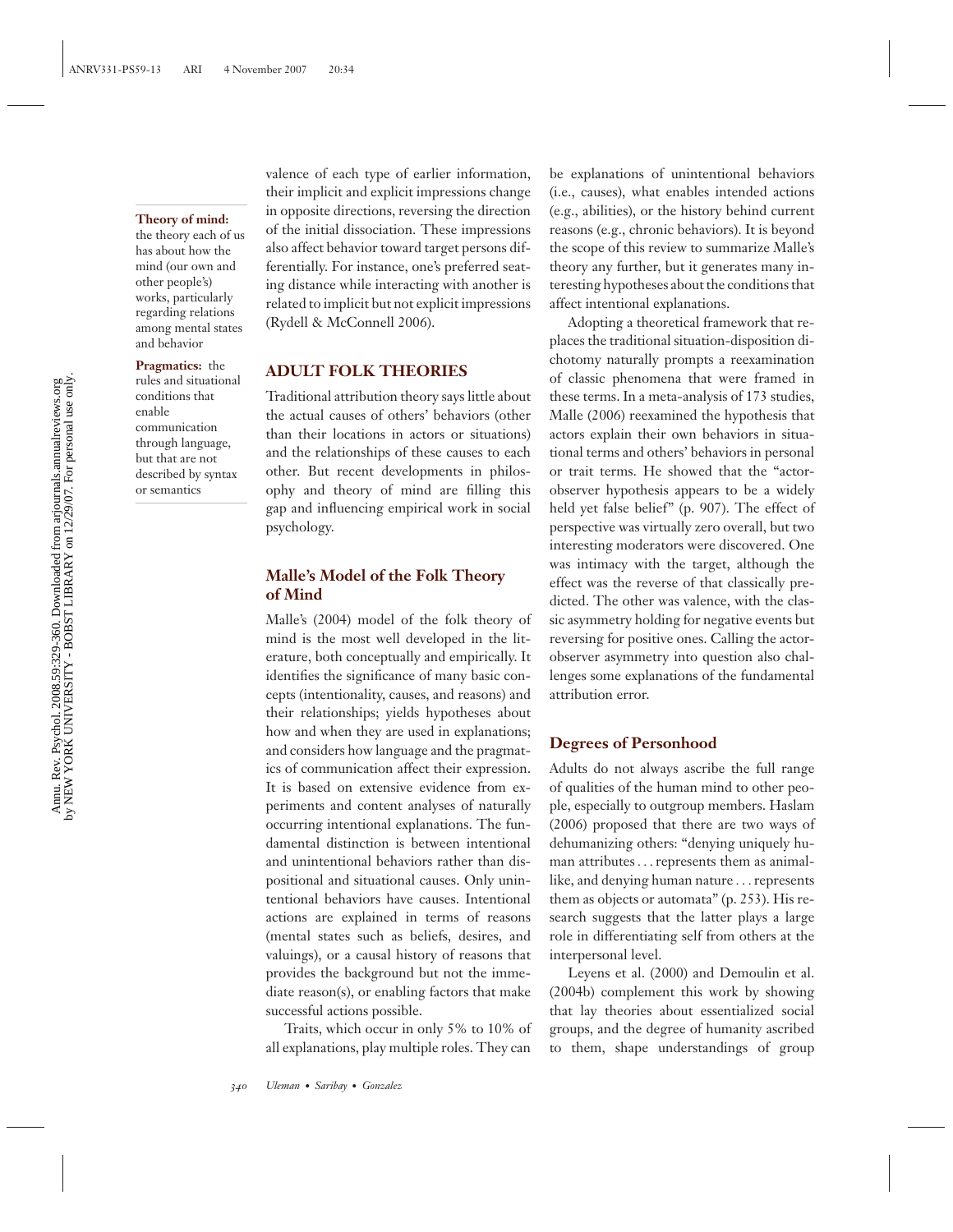members' emotions. Leyens et al. (2000) distinguish between primary emotions (simpler, physiological, and externally caused) and secondary emotions or sentiments (complex, cognitively oriented, and internally caused) that are more closely linked to human (versus animal) concepts and rated as more "uniquely human" (Demoulin et al. 2004a). Ingroups are accorded more uniquely human characteristics, i.e., sentiments, than are outgroups, and people are reluctant to attribute sentiments to outgroups (Cortes et al. 2005, Leyens et al. 2001). Sentiments are more strongly associated with ingroups on the IAT (Paladino et al. 2002) and suggest ingroup members' humanity more strongly than do sentiments in outgroup members (Vaes et al. 2006). More cognitive resources are required to process associations between sentiments and outgroups than ingroups (Gaunt et al. 2002), though primary emotions show no such bias (Gaunt et al. 2002, Paladino et al. 2002, Vaes et al. 2006).

Thus boundaries between social groups affect our understanding of social emotions and diminish the personhood ascribed to outgroup members. Recent functional magnetic resonance imaging research supports this. Harris & Fiske (2006) showed that viewing people from some social categories, while thinking about the emotions they evoke, does not activate brain regions typically activated by viewing others (the medial prefrontal cortex). Sampling from Fiske et al.'s (2002) twodimensional stereotype content model, they found medial prefrontal cortex activation to people from each quadrant except those low in both competence and warmth, i.e., the homeless and drug addicts. Importantly, adopting a more individuating goal ( judging their food preferences) eliminated this effect (Harris & Fiske 2007).

Continuous rather than categorical variables also moderate how much others are viewed as having complex mental lives. The longer a target is known, the more cognitiveaffective units (e.g., feelings, thoughts, goals, beliefs, expectancies, plans, and needs) and the fewer traits used in describing him/her, as long as the target is positive or important (Idson & Mischel 2001). More IF-THEN observations, more explanations of these observations, and a higher proportion of cognitiveaffective units are used to describe significant others (Chen 2003). When we evaluate others more positively, we make stronger mental state attributions to them and identify their actions at higher levels (e.g., as "expressing disappointment" versus "frowning"), especially when their actions are also positive (Kozak et al. 2006). When others are psychologically distant, perceivers give more weight to global dispositions (Nussbaum et al. 2003). Physical distance from actors even increases STIs (Rim et al. 2007).

Overall, when others are less positively valued, less important, less familiar, more distant, and/or outgroup members, they are accorded a simpler mental life and fewer conditional responses to life's exigencies.

#### **Simulation or Social Projection**

Much research on "the problem of other minds" (i.e., inferring other's mental states) emphasizes the self (see Alicke et al. 2005, Malle & Hodges 2005). Notwithstanding positive illusions about the self, researchers generally agree that people automatically use self-knowledge to make inferences about others, assuming self-other similarity by default (Epley et al. 2004b, Krueger 2003, Mussweiler 2003, Nickerson 1999), especially for ingroup members (Robbins & Krueger 2005). For instance, people spontaneously project their chronic and primed goals onto others (Kawada et al. 2004). People assimilate impressions of their partners to themselves, an adaptive process in high-functioning romantic relationships (Murray et al. 2002).

Children only start correcting these automatic egocentric inferences with sufficient practice (Epley et al. 2004a). Perspective taking seems to fit an "anchoring-andadjustment" conceptualization. Egocentric biases increase under time pressure, decrease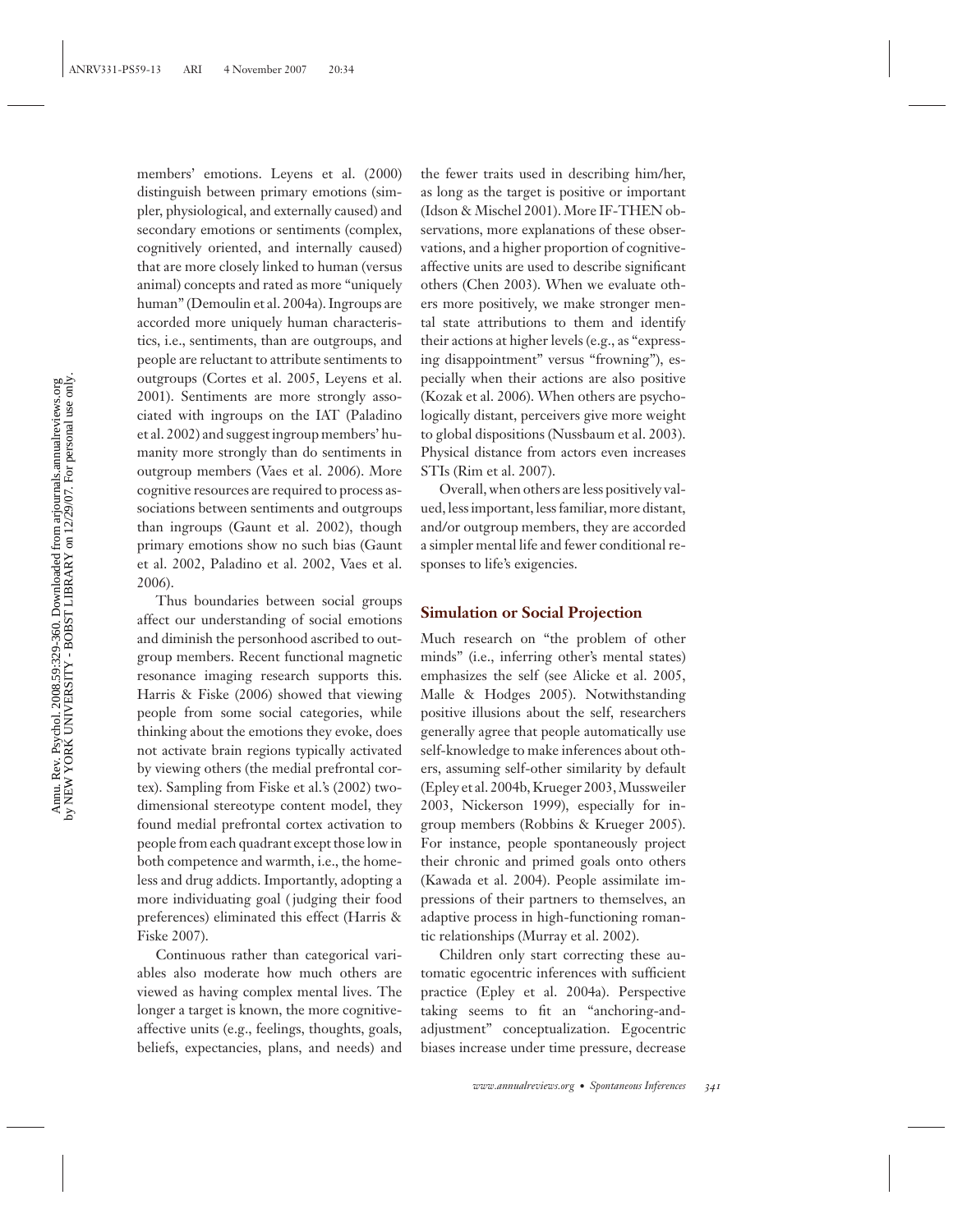#### **Simulation theory:**

posits that we understand others by imagining ourselves in their place, and we use that to simulate their experience

with accuracy motivation, and are adjusted serially and insufficiently, stopping at a satisfactory but not necessarily accurate point (Epley et al. 2004b). Although taking the self as a basis for social inference is a reasonable, even adaptive, strategy in the absence of other information (Krueger & Acevedo 2005), adults act egocentrically even when they have ready access to concrete knowledge of others' beliefs (Keysar et al. 2003).

According to Van Boven & Loewenstein's (2003) dual-judgment model, people first imagine being in the other's situation. Indeed, simply imagining another's feelings in another situation activates several self-related cognitions (Davis et al. 2004). Because people typically show an "empathy gap" in selfpredictions (i.e., self-predictions are colored by current mental states), this gap also opens in predicting others. Thus, thirsty perceivers projected more thirst onto others in a different situation (mountain hikers led astray), and this was mediated by self-predictions for that situation (Van Boven & Loewenstein 2003).

Judging self versus others sometimes relies on different information (introspection versus lay theories, respectively), producing divergent inferences about self 's and others' intrapersonal and interpersonal insight (Pronin et al. 2001). Self and others are also perceived as different in essential humanness (Haslam et al. 2005), being driven by ulterior motives or self-interest (Reeder et al. 2005), and being susceptible to influence and bias (Ehrlinger et al. 2005, Van Boven et al. 2003) (see Pronin et al. 2004 for a review). Perceivers project more when the targets are similar to themselves, even in unrelated domains, but they rely on stereotypes when others are dissimilar (Ames 2004).

Threatened self-esteem leads to "egocentric contrast" in perceiving others (Beauregard & Dunning 1998). More broadly, ego threat may lead people to defensively project threatening self-views, particularly when stereotypes are consistent with such derogation (Govorun et al. 2006). Traits one abhors in oneself may be projected onto others (Mikulincer & Horesh 1999, Newman et al. 1997, Schimel et al. 2003). Hence, the influence of self on social judgment involves not only the actual self, but also possible selves (McElwee & Dunning 2006). Generally, perceivers are motivated to see others in ways that harmonize with current self-views, or better yet, enhance self-views (Dunning 2003).

By contrast, Karniol (2003) proposed that unique self information carries a "distinctiveness tag" in memory. When relevant information is not tagged, then "generic representations of prototypic situations and prototypic others serve as the default and are used to generate answers about the self " (Karniol 2003, p. 571). In this protocentric view, nonself exemplars play a larger role than does the self in judging unfamiliar others. Thus, judging unfamiliar others facilitates judging familiar others more than it facilitates judging the self, suggesting spontaneous recruitment of familiar others for the initial judgment (Karylowski et al. 2000). The self plays an even smaller role in judging others when task demands highlight its uniqueness or when judging observable (versus unobservable) manifestations of traits (Karylowski & Ranieri 2006). In response, Mussweiler (2003) noted that self-knowledge can still drive inferences about others who differ from the self and suggested that social prediction is still broadly egocentric.

In short, people are plagued by egocentric biases in perceiving others because of cognitive (e.g., high accessibility of the self) and motivational (e.g., self-enhancement) factors. Overall, mental state inferences have moved from a "haphazard enterprise" (Davis 2005, p. 53) to a systematic study of tools available to perceivers, when they are used, how they are used, and with what results. These issues are part of a heated debate between simulation theory versus theory-of-mind accounts of mind reading (Karniol 2003, Saxe 2005). Although these accounts assume universal cognitive skills, other researchers have focused on cultural differences.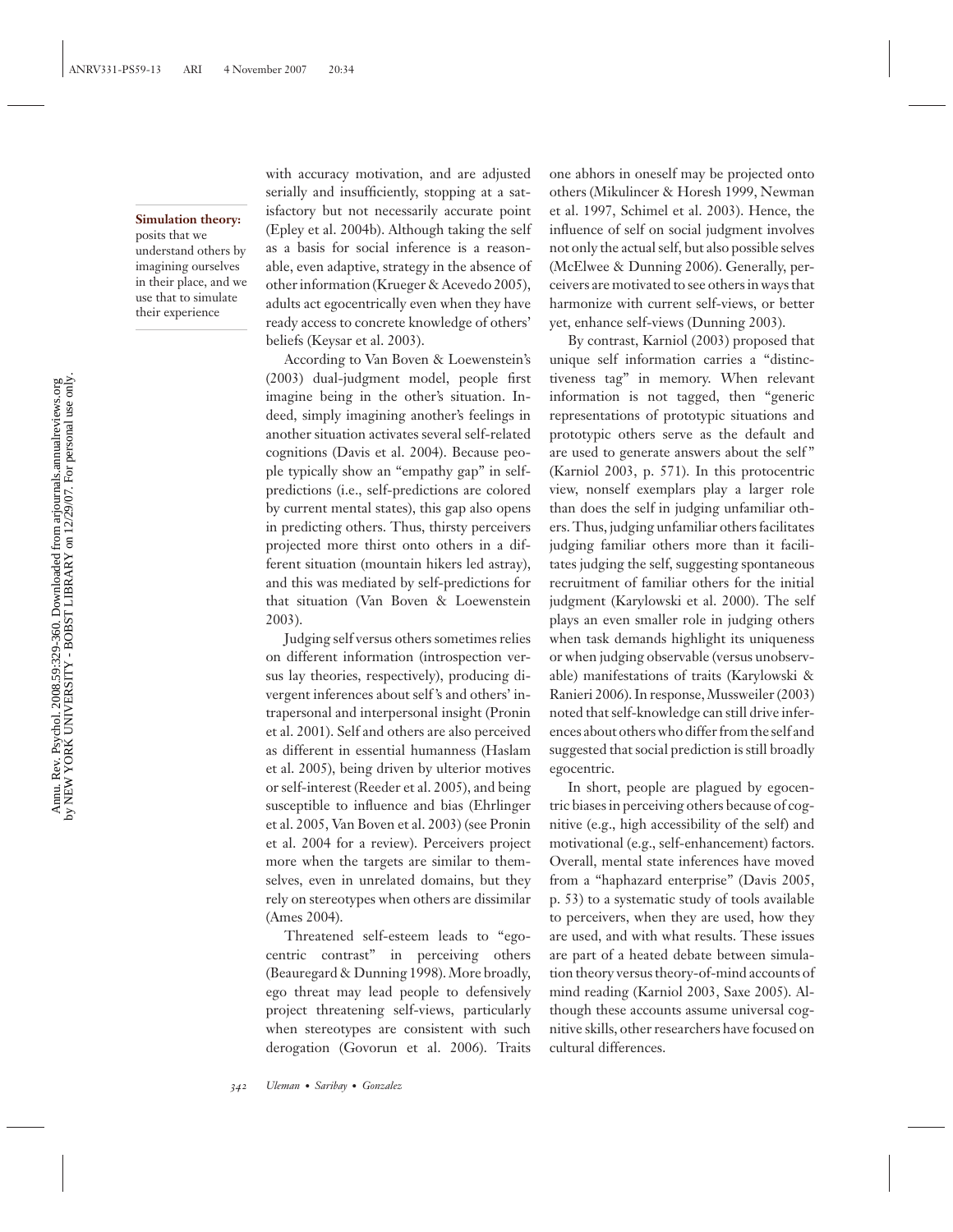# **Cultural, Subcultural, and Social Class Differences**

Westerners (largely from the United States and Canada) emphasize personal causes of social behavior, whereas Asians emphasize situational or social structural factors (Fiske et al. 1998, Lehman et al. 2004, Nisbett 2003, Nisbett et al. 2001). Although Nisbett et al. (2001) emphasized differential weight given to situational information, cultural differences in STI occur when situational information is virtually absent. Zárate et al. (2001) used lexical decision response times to detect STI from single sentences. They found STI among Anglo but not among Latino students at the same U.S. university.

For Westerners, drawing trait inferences from behaviors is more likely than drawing behavior inferences from traits (Maass et al. 2001, 2006a). This "induction-deduction asymmetry" is reduced or even reversed among East Asians (Maass et al. 2006b). Knowles et al. (2001) suggested that situational correction varies cross-culturally. They found that Westerners made more extreme dispositional inferences from trait-diagnostic behaviors despite situational constraints, particularly under high cognitive load. Easterners may have more practice-induced facility with situational correction. Precisely where cultural differences have their effects within multistage conceptions of trait and situation inferences is unclear.

Differences in language use reflect, and likely contribute to, these cultural differences. Westerners use more trait adjectives than do Easterners, who use more behavioral verbs that incorporate contextual information to describe others and to remember and organize information about them (Maass et al. 2006b). Similarly, Westerners describe others in more abstract, decontextualized terms, whereas Easterners use more specific, contextual language (Kashima et al. 2006).

Lay beliefs may be influential in these findings. Easterners endorse situationist theories more than Westerners do, although there are no differences for dispositionist and interactionist theories (Norenzayan et al. 2002). Menon et al. (1999) argued that Easterners implicitly believe the social world (groups and collectives) is more invariant than Westerners do, whereas Westerners believe individuals are more invariant. Thus, Easterners make fewer trait attributions to individuals and more to groups. Church et al. (2003) examined lay theories of behavior across cultures. Ten components fell along two dimensions, implicit trait beliefs and implicit context beliefs. These were only modestly related and independently contributed to expectations of others' cross-situational consistency and the malleability of personality (see Church et al. 2005).

Intracultural and intranational variations also bear examination. Lillard (1998, Lillard & Skibbe 2005) notes that within both individualist and collectivist cultures, rural backgrounds foster contextual thinking whereas urban backgrounds foster more object-oriented dispositional thinking. Furthermore, in a nationally representative sample of U.S. ethnic and cultural groups, education level—more strongly than ethnic background—predicted rejection of dispositionist and situationist lay theories and acceptance of interactionist lay theories (Bauman & Skitka 2006).

Interestingly, beliefs about the trait- versus context-driven nature of human behavior (Church et al. 2003, 2005), or dispositionist, situationist, and interactionist thinking (e.g., Bauman & Skitka 2006, Norenzayan et al. 2002), are not negatively associated. Lay conceptions of causes of behaviors do not view dispositions and situations as mutually exclusive. Perhaps as Malle's (2004) model suggests, less global causal categories and more complex causal relations should be examined.

# **Other Implicit Theories**

There is much promising research on other implicit theories, including Fiske et al.'s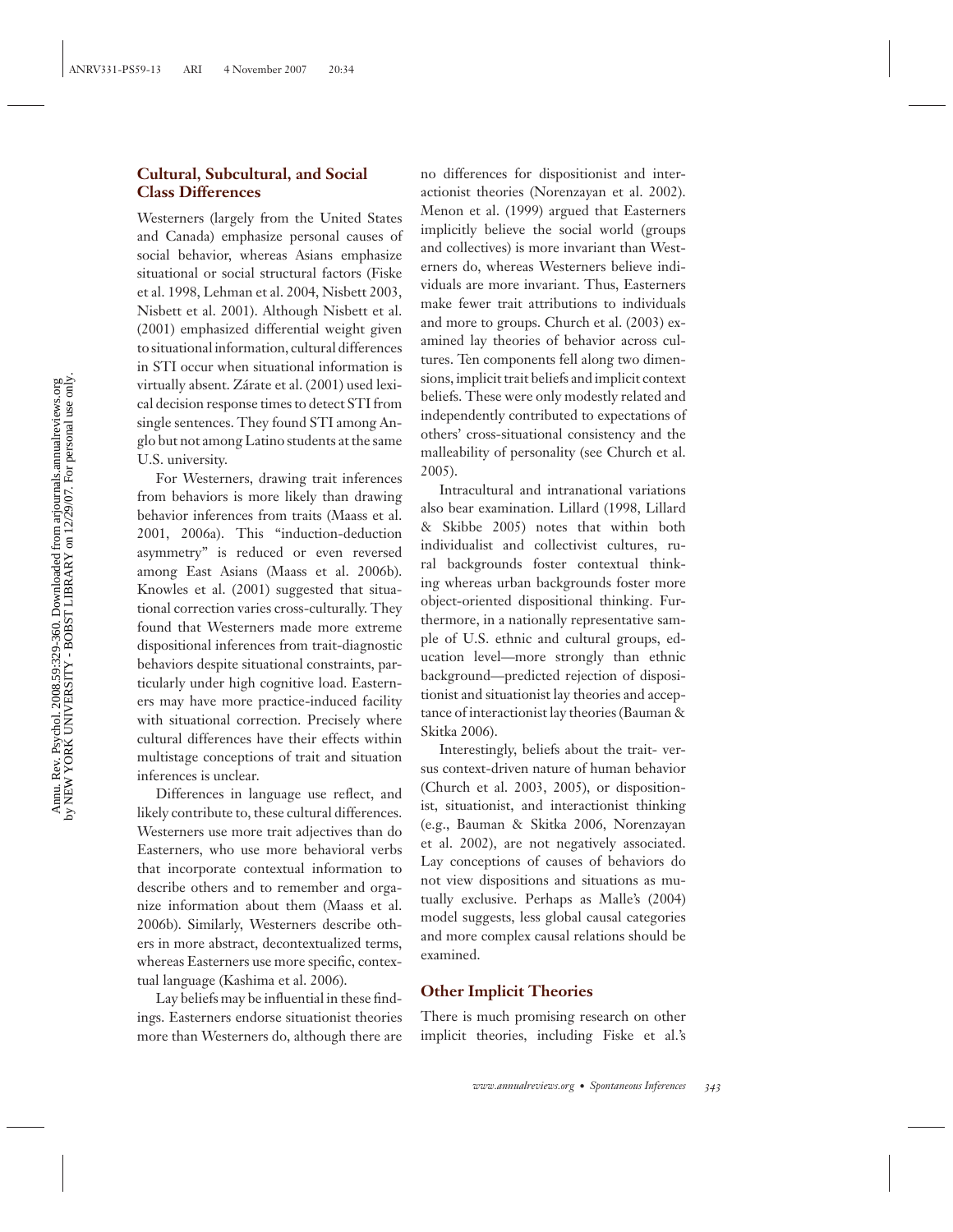#### **Entity theories:**

beliefs that human attributes are fixed and unchangeable

### **Incremental**

**theories:** beliefs that human attributes are malleable

(2002) stereotype content model that predicts affective responses to social groups. Ybarra (2002) presents considerable support for a lay theory of valenced behavior, in which positive behaviors are caused by situations and negative behaviors by dispositions. This "misanthropic bias" is only overridden under special conditions. Metaphor-based theories (e.g., light = good, Meier et al. 2004; up = good/down = bad, Meier & Robinson 2004;  $close = good/far = bad$ , Neumann & Strack 2000) may also spontaneously affect person perception.

Work by Dweck and her colleagues on implicit entity theories versus incremental theories continues to yield rich rewards. Molden et al. (2006) showed that under cognitive load, entity and incremental theorists selectively process information about others' behaviors that is consistent with their theories. Plaks et al. (2005) showed that theory-violating information is avoided under high load but scrutinized more under no load. It also produced more anxiety, which increased efforts to restore feelings of control on an unrelated task. McConnell (2001) showed that entity theorists' impressions are formed online, whereas incremental theorists' impressions are memory based.

Research on assimilation and contrast in person perception is another area where implicit theories (or mere mechanisms) are central. Space limitations preclude a review here, but two excellent sources are available: Biernat (2005) and Stapel & Suls (2007).

# **IMPLICIT CAUSAL THEORIES**

## **Bayesian Networks**

Attributions are traditionally understood in social psychology as being about causes, e.g., traits and attitudes. This is explicit when people answer questions about causality. But when inferences are spontaneous, what evidence is there that these concepts describe causes rather than semantic associates or summary characterizations? Sometimes their causal status is clear from content and context (Hassin et al. 2002); more often, it is not (Carlston & Skowronski 2005). Recent developments in Bayesian networks (see Sloman 2005 for a nonmathematical introduction) provide new ways to approach these questions because they model probabilistic causal theories—including discounting, mental simulation, and counterfactual reasoning—more precisely than is possible with the verbal formulations traditionally used in social psychology. They essentially consist of directed graphs in which nodes (features or events) are linked by conditional probabilities, and a set of formalisms for calculating normative revisions in the network of beliefs following new information (Pearl 2000).

Bayesian nets underlie Gopnik et al.'s (2004) theory of how children acquire causal knowledge. Adults already have many causal theories and concepts based on them. Bayesian nets model how one should revise predictions following new observations versus interventions (Waldmann & Hagmayer 2005), use theory-based categories to predict unobserved features, and categorize exemplars from their observed features. They can also be used to discover what theories were used to perform such tasks.

For example, Rehder & Burnett (2005) used Bayesian nets to examine how people use newly learned categories in which category features are causally related. After participants learned the categories to criterion, they inferred unobserved features of new category members and categorized new exemplars described only by their features. Causal relations among features strongly affected performance on both of these tasks. More interestingly, participants' inferences violated the "causal Markov condition" of Bayesian nets, which holds that whenever causes are changed directly by interventions from outside the network, their consequences (descendents) are isolated from any effects of their antecedents (ancestors). Instead, participants seem to use these now causally irrelevant features to judge how much exemplars were well-functioning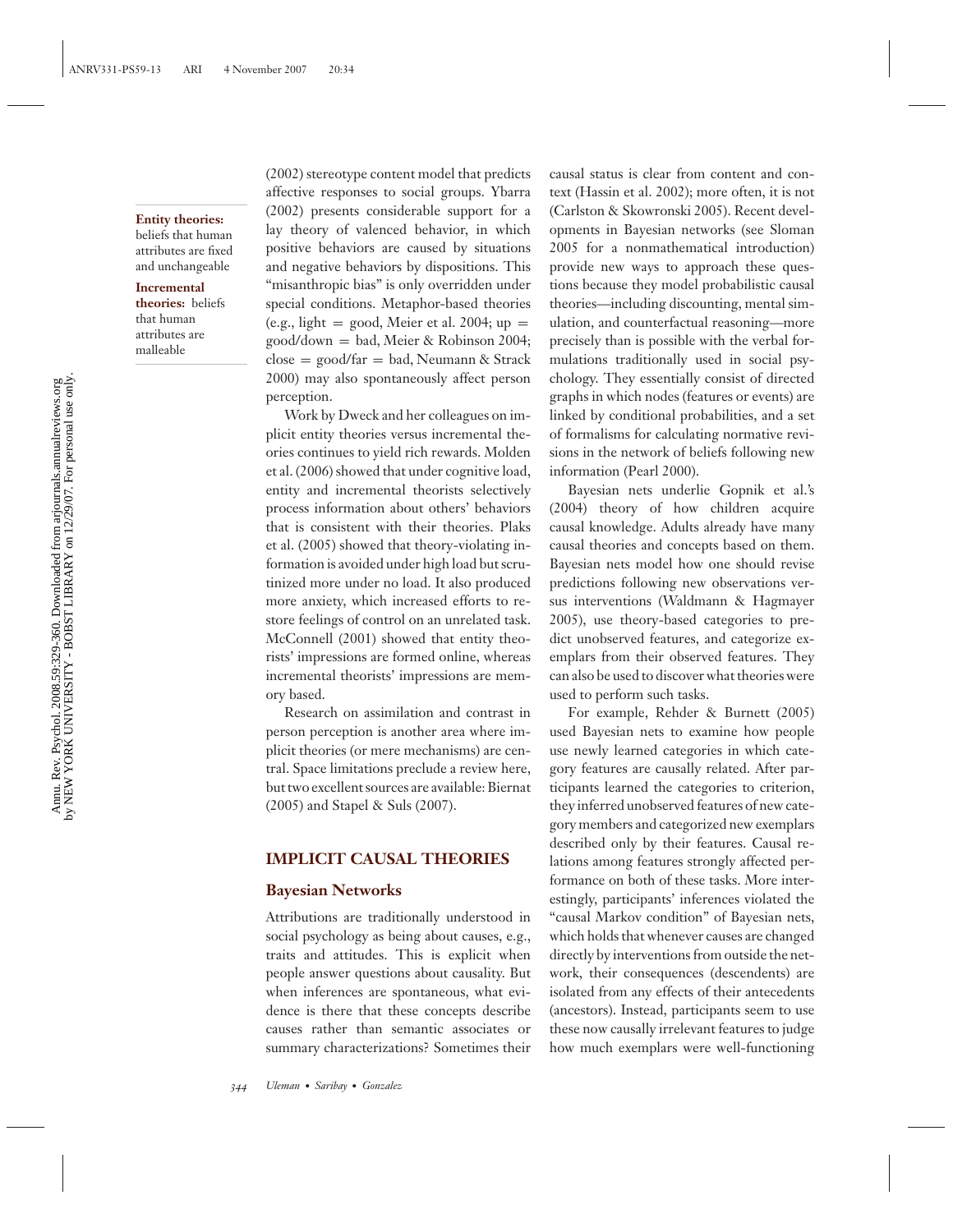category members. And participants elaborated on the causal structure they were taught, inferring additional implicit causes and using these revised models to make judgments. Apparently, "people assume that categories possess a single underlying mechanism that varies in how well it functions, producing as a result either many or few characteristic features" (Rehder & Burnett 2005, p. 300). This "underlying mechanism" effect did not depend on domain specific knowledge, as it occurred for animate, economic, weather, and social systems. Would novel social categories (e.g., person types) exhibit this effect? Might this effect contribute to stereotype formation?

Perhaps traits are person categories based on causal theories that link mental states, situations, and behaviors. Could people use such categories rapidly (as suggested by STI research) in ways that reflect their causal structure? Luhmann et al. (2006) taught participants four novel categories based on causally related features and tested whether this knowledge was used in categorizing new exemplars under speeded conditions. It was, even when participants had as little as 500 ms to view the exemplar and 300 ms to respond.

The conceptual possibilities and computational tractability of Bayesian nets for modeling complex causal beliefs have not been exploited in social psychology. But they have great promise and power for extending our understanding of complex causal thinking, the use of theory-based categories in category and feature inferences, and the implicit inferences underlying causal mechanisms.

# **Causal Relations in Recent Attribution Research**

The induction-deduction asymmetry (Maass et al. 2001) was shown when participants listened to descriptions of others in terms of traits and behaviors, matched for diagnosticity and memorability. Recognition errors and response times showed behavior-to-trait inferences were more likely and occurred online, whereas trait-to-behavior inferences were less likely and were memory based. Because "traits serve more as potential prior causal aspects of behaviors" (Maass et al. 2001, p. 401) than vice versa, inferring trait causes is more likely than behavioral effects. Maass et al. (2006a) used free recall to show that the same asymmetry occurs under other processing goals. Adjectives (traits) were falsely recalled more often than verbs (behaviors), but tellingly, only when the agent was a person (versus the weather).

Discounting falls naturally out of Bayesian common effect networks. But as McClure's (1998) insightful review makes clear, discounting is neither as ubiquitous nor as simple as social psychology texts suggest, and several processes are implicated. Discounting is less likely when several causes are seen as joint contributors to the outcome (such as goals and preconditions). Sufficient causes discount others, whereas necessary causes are not discounted. Logical relations among causes and effects account for many discounting findings without resorting to cognitive bias or heuristics. But the anchor-and-adjust heuristic may underlie McClure's (1998) finding that, when causes are presented sequentially, the first cause is less likely to be discounted by subsequent causes than when they are presented simultaneously. Explanations (communicated causes) can differ from perceived causes. When rating causes, the "status of causal candidates can be clarified by distinguishing ... probability, necessity, sufficiency, and explanatory value" (McClure 1998, p. 16).

Extending this analysis, Roese & Morris (1999) showed that discounting versus conjunction effects, respectively, depend on causes (*a*) co-occurring or being mutually exclusive, (*b*) sharing a common causal mechanism or not, and (*c*) sharing the same valence or not. "People are more likely to discount an explanation ... that differs in valence from that implied by the initial explanation, and ... prefer conjunctions of two explanations if they imply the same impression valence" (Roese & Morris 1999, p. 446). Oppenheimer (2004) showed that

**Common effect networks:** causal networks with multiple causes that all contribute to the same effect. Differs from common cause networks, in which multiple effects are produced by the same cause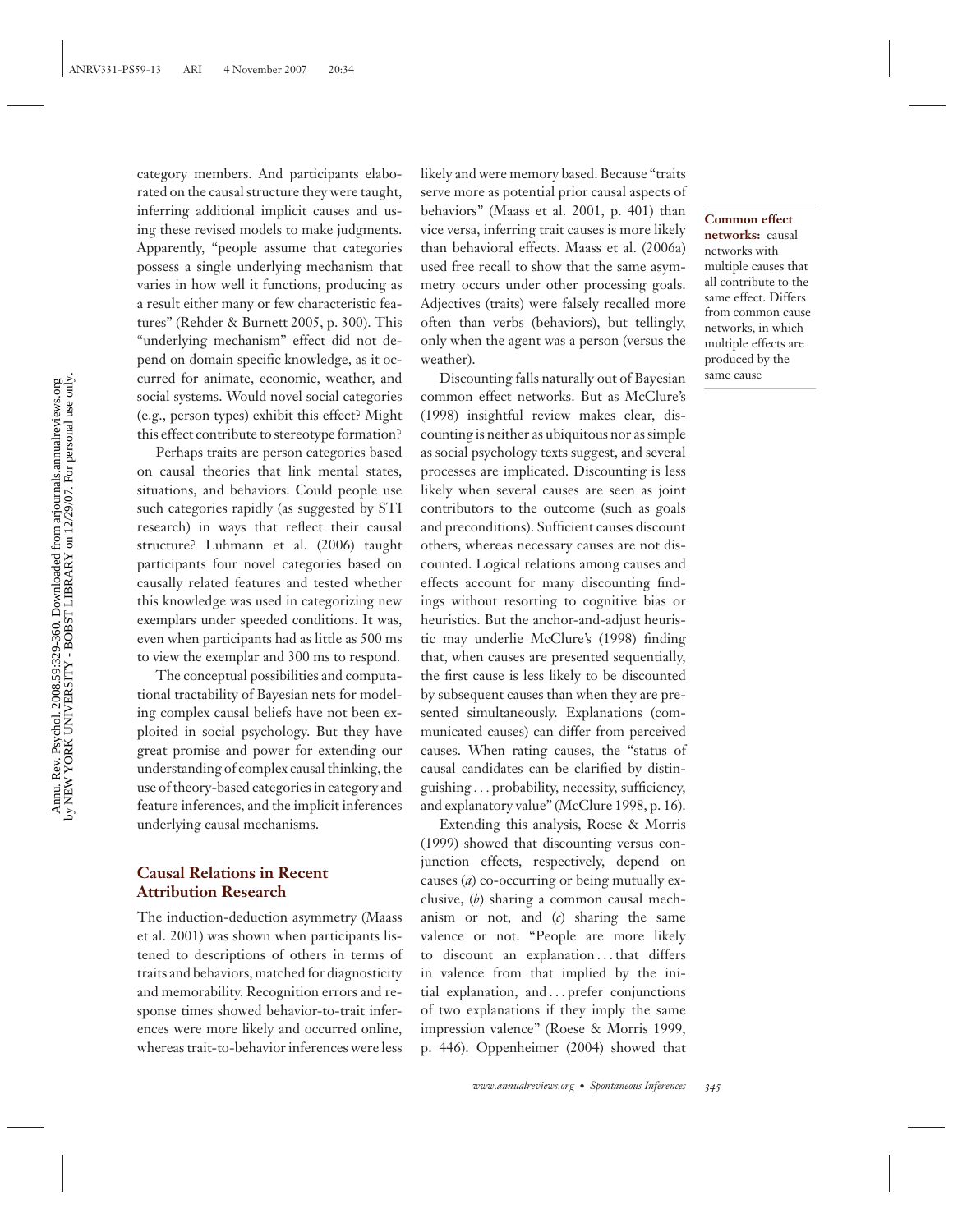**CB:** correspondence bias

**FAE:** fundamental attribution error

people "spontaneously discount ... availability in frequency judgments [of surnames or letters] when conspicuous alternative explanations [famous surnames or own initials] are available" (p. 104) but not made explicitly relevant. This suggests that people "make causal attribution to explain their own cognitive states, and do so spontaneously."

# **The Correspondence Bias and the Fundamental Attribution Error**

Correspondence bias (CB) and the fundamental attribution error (FAE) are two phenomena that are often explained as failures to discount dispositional causes sufficiently in light of situational constraints and treated as synonymous. But Gawronski (2004, p. 209), as well as others, distinguishes between the CB ("to draw correspondent dispositional inferences from situationally constrained behavior") and the FAE ("the tendency to underestimate situational influences on human behavior"). Two recent reviews challenge the generality of each. As does McClure (1998), both reviewers reject the common hydraulic assumption that dispositional and situational causes always occur in a common effects causal model. Gawronski (2004) focuses on implicit theories of situational influences. He argues that people do have theories of situational causes and do believe that situations affect behavior. But they may fail to apply these theories (e.g., if the situation is not salient enough), or deliberately neglect situational causes (e.g., if they believe immoral behavior is highly diagnostic of immorality, regardless of the situation), or emphasize situational causes to interpret ambiguous behavior, thereby making stronger dispositional inferences. Even under concurrent cognitive load, people can characterize situational pressures if that is their goal (Krull 2001).

Sabini et al. (2001), like Malle (2004), believed the internal-external cause dichotomy is incoherent. They argued that research has "not shown that dispositions in general are significantly less important than laypeople believe them to be" (p. 1). Instead, "Americans (at least) think that they should ... treat as unimportant certain motives that are in fact not at all trivial ... to save face (for oneself and others) and to avoid embarrassment" (p. 2). Most of these studies entailed facethreatening (ego-dystonic) acts. But participants deny this and find other explanations, thereby saving face and exaggerating the importance of correspondent dispositions. Direct tests of this viewpoint would be welcome.

Reeder et al. (2004) also note the shortcomings of the internal-external dichotomy. Their multiple-inference model fits participants' ratings, open-ended explanations, and RT data better than either global situation/disposition inferences or Fein's (1996) work on suspecting ulterior motives. The multiple-inference model emphasizes that people make multiple inferences about motives in trying to understand voluntary behavior, integrate situational information into these motives, and base trait inferences on them. This theory is consistent with a substantial body of research, including Kammrath et al. (2005).

Nevertheless, leading researchers continue to frame findings in terms of the internal-external or disposition-situation dichotomy. Van Boven et al. (2003) showed that when making dispositional inferences, North Americans expect their peers to correct less for situational pressures than they themselves do. Yzerbyt et al. (2001) showed that correcting dispositional inferences for situational pressures involves suppressing the dispositions, which produces dispositional rebound when rating subsequent targets. But these results could be easily reframed in terms of specific mental states and situational causes. Such reframing may also be more accurate, as in Van Boven et al.'s (2003) Study 1, where the data violate a hydraulic relation between situational and dispositional causes. It is time to move beyond the CB and FAE as misleading overgeneralizations, and to focus instead on mapping people's specific theories (implicit and explicit) of the causal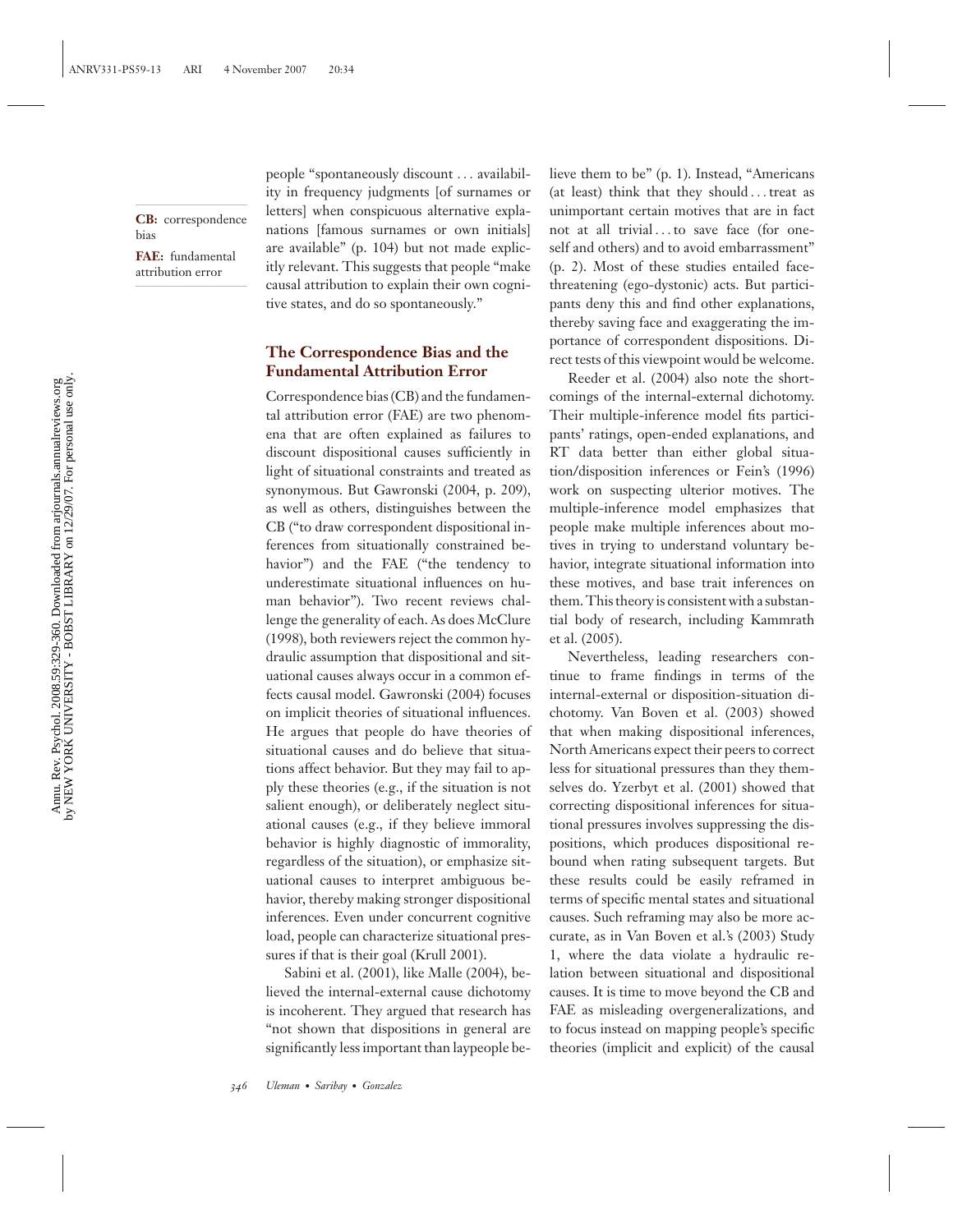interrelations among mental states, situations, and behaviors.

# **DEVELOPMENTAL ANTECEDENTS**

Developmental research is instructive because it draws on different theoretical and methodological traditions, yet deals with many of the same issues noted above.

## **Infants**

Recent infant research shows that (*a*) to infants, other people are objects of special interest and attention from birth; (*b*) 1-year-old infants infer dispositions and future behaviors of others in relatively mature ways; (*c*) these inferences are necessarily implicit;  $(d)$  they usually occur in intensely reciprocal social interaction; and (*e*) language development adds new layers of complexity to these inferences (see also Saxe et al. 2004). Murphy (2002, chapters 9 and 10) reviews development of infants' basic conceptual processes, but without a focus on social concepts and interaction.

Cassia et al. (2001) showed that newborns preferentially track face-like high-contrast displays, relative to non-face-like displays matched on properties such as visual complexity. Within four days, infants are biased toward their mothers' faces (Bushnell 2001). Preferential attention to human speech occurs before birth (DeCasper et al. 1994), and newborns show many language discrimination skills (Ramus 2002).

Evidence for a fundamental person perception distinction—between animate and inanimate behavior—appears as early as six months. Much of this evidence shows that infants react differently to animate agents (those that demonstrate directed and internally caused movement, contingent behaviors, change after proximal contact, and goalrelevant and intentional acts) than to those without these attributes. Sensitivity to features of animacy emerges at different ages rather than all at once (see Rakison & PoulinDubois 2001). Infants can also distinguish between intentional and accidental acts, a skill that requires mental state attributions that are more sophisticated. For instance, 16-montholds are less likely to repeat an adult's action that is followed by "Whoops" (and hence accidental) than by "There!" (Carpenter et al. 1998). The distinction serves as an organizing principle for many theory-based categories (e.g., Gelman 2004) and is both fundamental and complex.

Person perception differs from object perception because, as people ourselves, we can use self-knowledge as a basis for knowing others (see Simulation Models, above). This requires distinguishing ourselves from others as well as mapping between others and ourselves. Newborns show immediate imitation of others (Meltzoff & Moore 1989), and by six weeks, they show delayed imitation, perhaps as a way of eliciting responses that identify others (Meltzoff & Moore 1994). Coordinated reciprocal interaction emerges by four to six months (Rochat et al. 1999). Moore (2006) notes that this gives infants a wide range of coordinated experiences from both a first- and a third-person perspective. Such social interactions teach how both self and others experience the world in similar and different ways (Barresi & Moore 1996).

In short, infants' "understanding" of others is based on distinguishing animate from inanimate motion, intentional acts from unintentional ones, and own actions from others' actions. This occurs largely without language production (although some language comprehension accompanies later developments). These complex achievements represent ways to understand others implicitly, i.e., without explicit reference to prior episodes.

However, most research on adults has focused on trait inferences. Can infants infer dispositions? Kuhlmeier et al. (2003) and Hamlin et al. (2007) addressed this question by having younger (5- to 6-month-old) and older (10- to 12-month-old) infants watch displays in which a ball was "helped" by a triangle and "hindered" by a square when climbing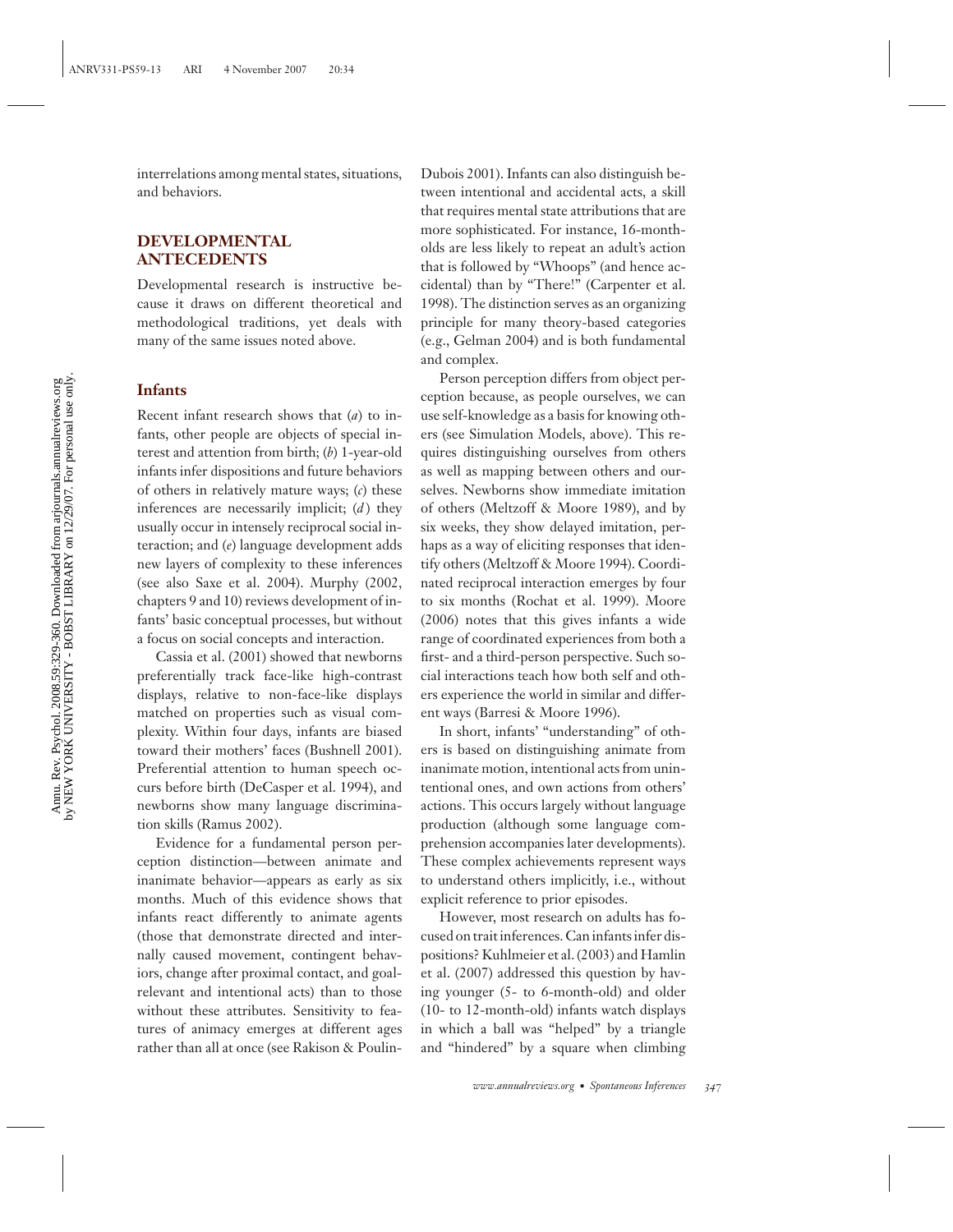a hill, and then seemed to affiliate with one of the shapes. Older (but not younger) infants looked longer when the ball affiliated with the helper rather than the hinderer in a new context. The researchers interpreted this to mean that older infants attribute dispositional goals to an agent (the ball), as well as make the distinction between friend and foe. These carried over to the new context, producing expectations about the agent's behavior. Hamlin et al. (2007) also prompted infants to choose between the triangle and the square, and showed that infants of all ages preferred the helper. That is, choice preferences for "nice" rather than "mean" agents emerged at a younger age than attributions of goal dispositions to the ball.

Note that in these studies, dispositions are defined in several ways: in terms of goals, typical behaviors, and moral character; and that, as in Hamlin et al. (2007), different measures (looking times, preferences) show that different inferences are drawn from the same scenarios at different ages. Thus, evidence for dispositional inferences depends on the dependent variable employed and the response system(s) it engages. Second, the meanings of dispositions (e.g., merely valenced or related to behavioral intentions) change with age and experience, even among preverbal infants. This echoes Yuill's (1997) suggestion that understanding the development of trait inference and use may require classifying traits in terms of the mental states they involve. Attributions of different kinds of traits are likely to have different developmental histories, require different kinds of evidence (e.g., Rothbart & Park 1986), and refer to different mental states. There is recent evidence that infants measure up to the gold standard for inferring mental states, in that 15-month-olds can attribute false beliefs to others and hence "already possess (at least in a rudimentary and implicit form) a representational theory of mind" (Onishi & Baillargeon 2005, p. 257).

The development of language provides new layers of inferential, representational, and meta-representational possibilities. Baird &

Astington (2005) view language as causal in toddlers' growing ability to distinguish intentions from goals. Mastering standard theoryof-mind tasks is correlated with the child's use of relative clauses (Smith et al. 2003) and is caused by mothers' use of mental state language with their children during the preceding year (Ruffman et al. 2002).

## **Toddlers**

Toddlers' understanding of personality traits is demonstrated most often by predicting others' behavior in new contexts. But many strategies can be used to predict future behavior. Alvarez et al. (2001) presented brief stories implying generosity or selfishness, neatness or messiness, bravery or fearfulness, etc. Kindergartners and fourth graders then predicted relevant behaviors in new situations, and finally gave trait and evaluative ratings. Even though both groups of children made the same explicit trait and evaluative inferences, mediational analyses showed that kindergartners relied on global evaluations, whereas fourth graders relied on traits. Thus, even when people make the same explicit trait attributions, they can use different aspects of the trait's meaning to predict future behavior.

Children also use other types of person information besides traits, valences, and mental states to make predictions. Kalish & Shiverick (2004) showed that 5-year-olds use deontic rules (e.g., prohibitions) to predict others' behaviors and affect, whereas 8-yearolds use others' preferences. Diesendruck & haLevi (2006) showed that 5-year-olds rely more heavily than adults do on social category memberships, and less on personality traits, when inferring mental states. Generally, younger children use traits less than older children or adults (Yuill 1997).

Trait labels can affect toddlers' inferences about mental states. Heyman & Gelman (1999) found that preschoolers' inferences about story characters' mental states were influenced by whether they were labeled "nice" or "mean" and "shy" or "not shy" (see also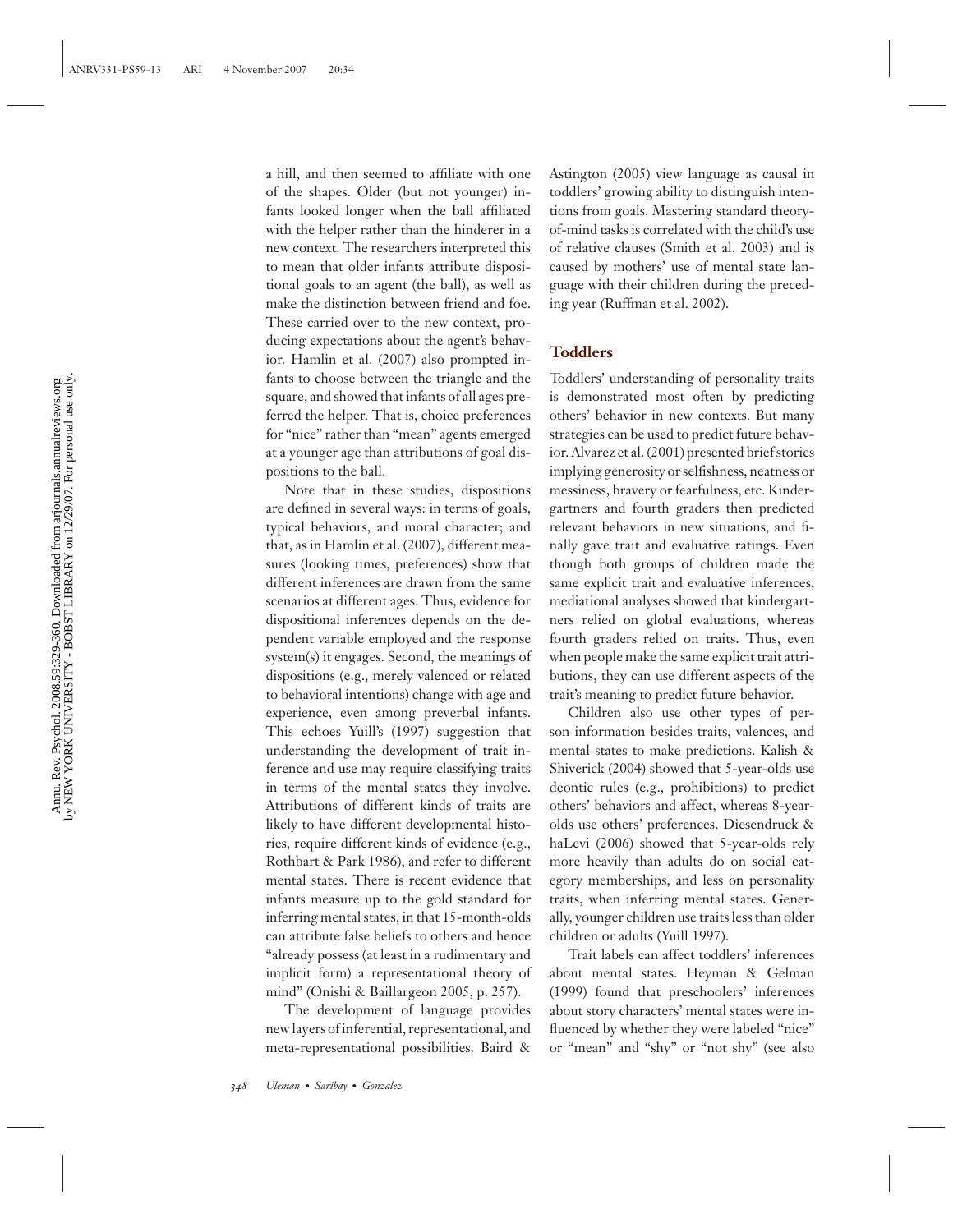Giles & Heyman 2005). Preschoolers even used novel trait labels more than physical appearance to predict novel (trait-unrelated) preferences (Heyman & Gelman 2000). Thus, "preschoolers appear to have some understanding that trait labels have implications for the mental lives of others" (p. 15). It remains to be seen whether toddlers understand such traits as simple person categories or in dimensional terms.

In sum, there is a growing array of methods for detecting children's implicit inferences that do not depend on verbal reports. These often depend on inferences having multiple consequences, and show that children of different ages use the "same" inference in different ways. There is ample evidence of implicit inferences about other people, including valence, animacy, agency, beliefs, goals, intentions, and traits. Note that the initial building blocks of person perception in infants are primarily perceptuomotor, multimodal, and procedural, and emerge largely from highly motivated social interaction.

# **SUMMARY POINTS**

- 1. Implicit social inferences are ubiquitous, and spontaneous trait inferences are but one example.
- 2. Implicit social inferences are studied by varying processing goals, verbal information, visual (especially facial) information (static and dynamic), and social and cultural contexts. They affect online response times, memory, affect, judgments, and incidental and goal-directed behaviors.
- 3. Major theoretical processing dichotomies in social psychology capture many but not all of the phenomena they reveal. Multinomial models are useful for disentangling processes.
- 4. Recent models of adult folk theories and children's theory of mind are highly relevant but poorly integrated with work on implicit impressions.
- 5. Bayesian networks are similarly relevant but underutilized.

## **FUTURE DIRECTIONS**

The suggestions below are only illustrative; others are in the text. The review itself should suggest more future directions to thoughtful readers.

- 1. How can STI, STT, evaluative conditioning, and spontaneous meta-inferences (based on the social contexts in which people provide information about themselves and others) be theoretically integrated?
- 2. How might major processing dichotomies be supplemented to encompass divergent phenomena such as STI and STT that are, for example, both automatic in some senses, and also apparently rule-based and associative (respectively)?
- 3. Which mental states, described in folk psychologies and theory of mind, are spontaneously inferred, and when do only more abstract inferences occur?
- 4. How might dehumanization affect these phenomena?
- 5. What roles do causal theories versus other processes (mere associations) play in phenomena such as STI or the induction-deduction asymmetry?
- 6. What might brain activity correlates of implicit versus explicit impressions reveal?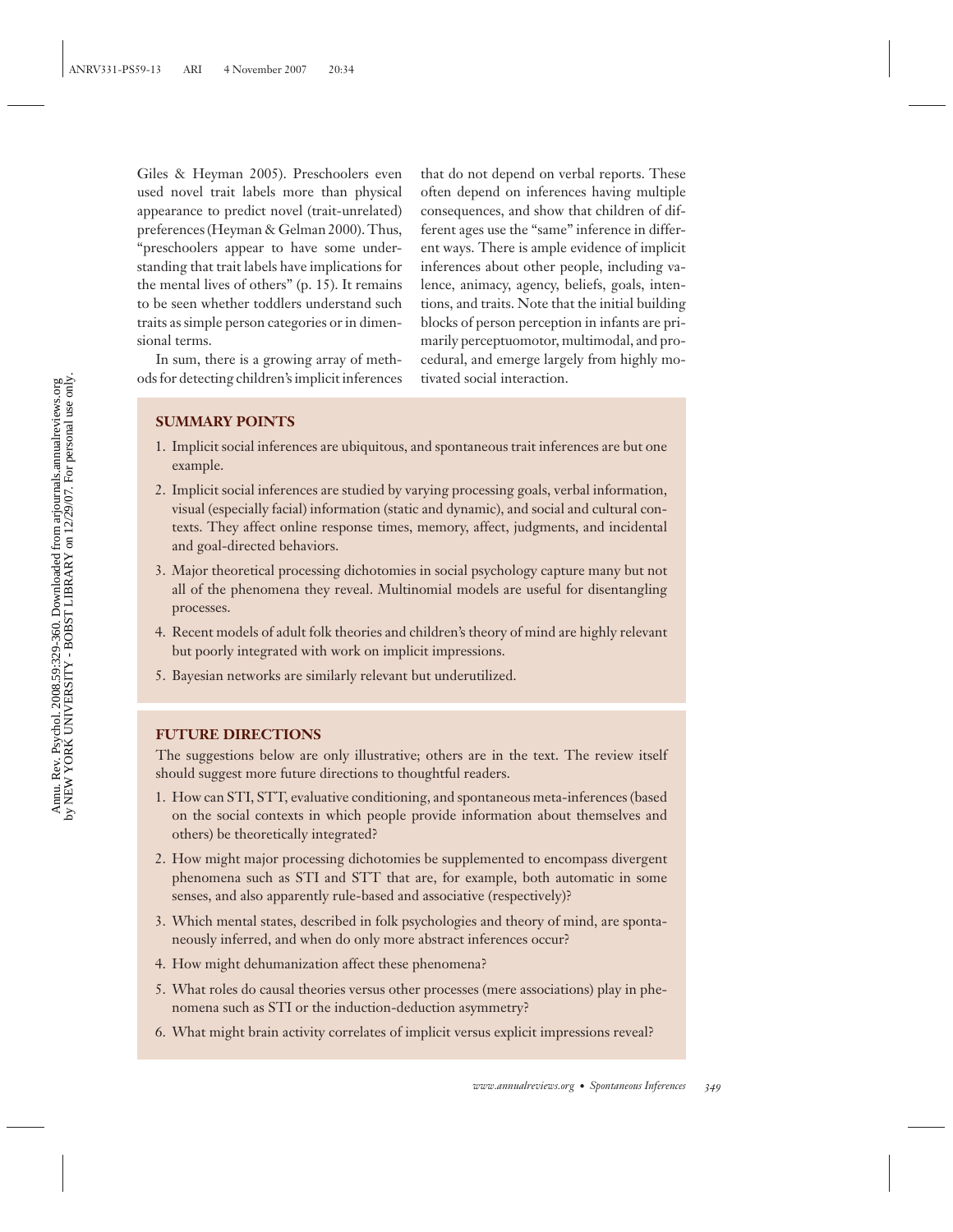## **ACKNOWLEDGMENTS**

Preparation of this article was supported in part by an NIH grant (MH-069842) to the first author and an NSF graduate research fellowship to the third author. We wish to thank Henk Aarts, Tanya Chartrand, Klaus Fiedler, Susan Fiske, Bertram Gawronski, Kiley Hamlin, Ying-yi Hong, Jacques-Phillippe Leyens, Anne Maass, Bertram Malle, John McClure, Bob Rehder, Diane Ruble, Yaacov Schul, Jeff Sherman, John Skowronski, Eliot Smith, Alex Todorov, and Dan Wigboldus for their useful comments. Any errors are our responsibility.

## LITERATURE CITED

- Aarts H, Custers R, Holland RW. 2007. The nonconscious cessation of goal pursuit: when goals and negative affect are coactivated. *J. Personal. Soc. Psychol.* 92:165–78
- Aarts H, Gollwitzer PM, Hassin RR. 2004. Goal contagion: perceiving is for pursuing. *J. Personal. Soc. Psychol.* 87:23–37
- Alicke MD, Dunning DA, Krueger JI, eds. 2005. *The Self in Social Judgment*. New York: Psychol. Press
- Alvarez JM, Ruble DN, Bolger N. 2001. The role of evaluation in the development of person perception. *Child Dev.* 72:1409–25
- Ames DR. 2004. Inside the mind reader's tool kit: projection and stereotyping in mental state inference. *J. Personal. Soc. Psychol.* 87:340–53
- Amodio DM, Harmon-Jones E, Devine PG, Curtin JJ, Hartley SL, Covert AE. 2004. Neural signals for the detection of unintentional race bias. *Psychol. Sci.* 15:88–93
- Andersen SM, Moskowitz GB, Blair IV, Nosek BA. 2007. Automatic thought. *Social Psychology: Handbook of Basic Principles*, ed. ET Higgins, AW Kruglanski, pp. 138–75. New York: Guilford. 2nd ed.
- Andersen SM, Saribay SA. 2005. The relational self and transference: evoking motives, selfregulation, and emotions through activation of mental representations of significant others. In *Interpersonal Cognition*, ed. MW Baldwin, pp. 1–32. New York: Guilford
- Apperly IA, Riggs KJ, Simpson A, Chiavarino C, Samson D. 2006. Is belief reasoning automatic? *Psychol. Sci.* 17:841–44
- Baird JA, Astington JW. 2005. The development of the intention concept: from the observable world to the unobservable mind. See Hassin et al. 2005, pp. 256–76
- Bargh JA, ed. 2007. *Social Psychology and the Unconscious: The Automaticity of Higher Mental Processes*. New York: Psychol. Press
- Bargh JA. 1994. The four horsemen of automaticity: awareness, intention, efficiency, and control in social cognition. In *Handbook of Social Cognition: Vol. I, Basic Processes*, ed. RS Wyer, TK Srull, pp. 1–40. Hillsdale, NJ: Erlbaum. 2nd ed.
- Barresi J, Moore C. 1996. Intentional relations and social understanding. *Behav. Brain Sci.* 19:107–22
- Barsalou LW. 1999. Perceptual symbol systems. *Behav. Brain Sci.* 22:577–660
- Barsalou LW. 2003. Situated simulation in the human conceptual system. *Lang. Cogn. Process.* 18:513–62
- Barsalou LW. 2008. Grounded cognition. *Annu. Rev. Psychol.* 59: In press
- Bauman CW, Skitka LJ. 2006. Ethnic group differences in lay philosophies of behavior in the United States. *J. Cross-Cult. Psychol.* 37:438–45
- Beauregard KS, Dunning D. 1998. Turning up the contrast: self-enhancement motives prompt egocentric contrast effects in social judgments. *J. Personal. Soc. Psychol.* 74:606–21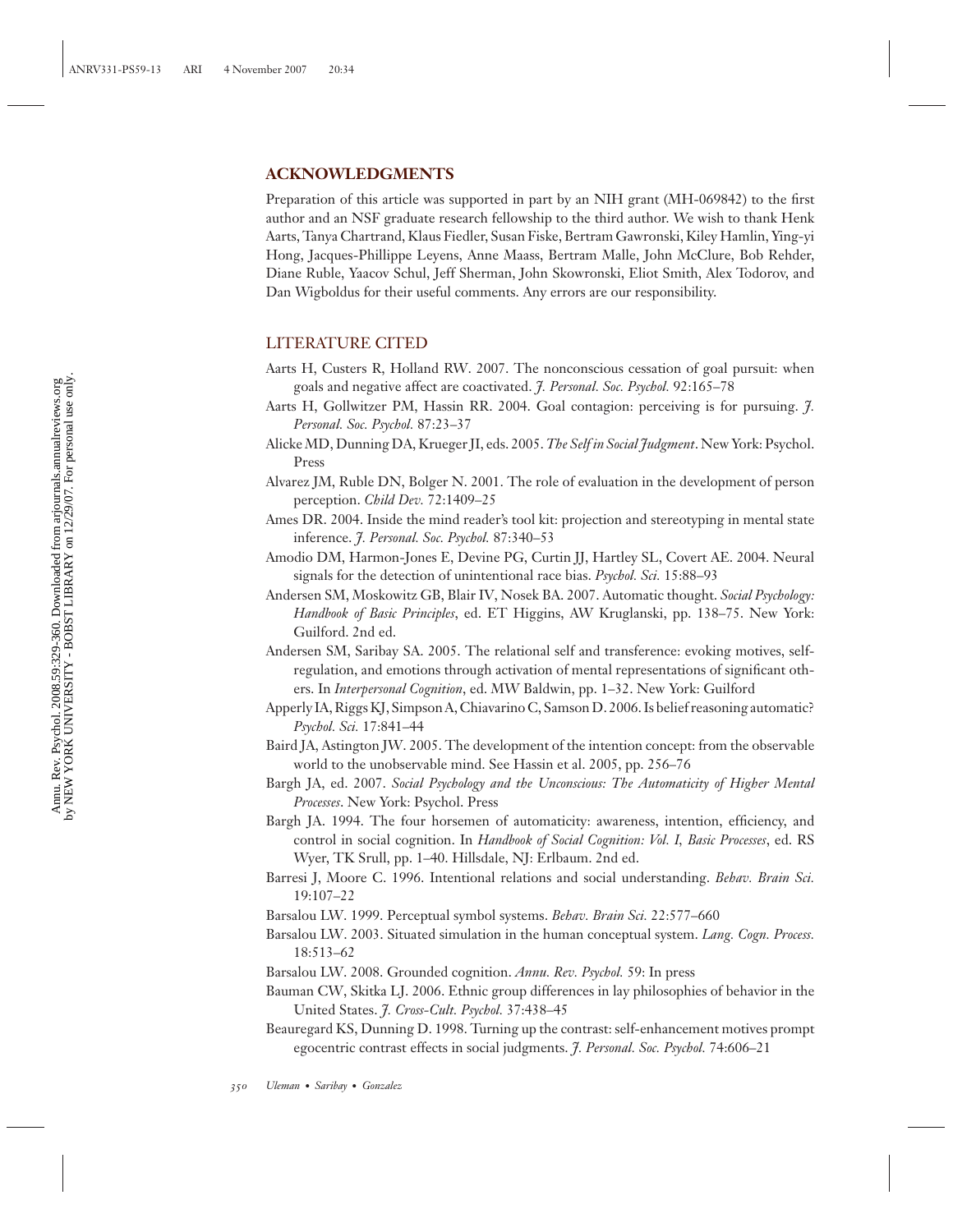- Biernat M. 2005. *Standards and Expectancies: Contrast and Assimilation in Judgments of Self and Others*. New York: Psychol. Press
- Blair IV, Judd CM, Fallman JL. 2004. The automaticity of race and Afrocentric facial features in social judgments. *J. Personal. Soc. Psychol.* 87:763–78
- Blair IV, Judd CM, Sadler MS, Jenkins C. 2002. The role of Afrocentric features in person perception: judging by features and categories. *J. Personal. Soc. Psychol.* 83:5–25
- Bodenhausen BW, Macrae CN, eds. 2006. Special issue: putting a face on person perception. *Soc. Cogn.* 24: Entire issue
- Burke C, Uleman JS. 2006. *Mental control over effects of implicit impressions*. Presented at Annu. Meet. Soc. Personal. Soc. Psychol., Palm Springs, CA
- Bushnell IWR. 2001. Mother's face recognition in newborn infants: learning and memory. *Infant Child Dev.* 10:67–74
- Caldwell TL, Newman LS. 2005. The timeline of threat processing in repressors: more evidence for early vigilance and late avoidance. *Personal. Individ. Differ.* 38:1957–67
- Carlston DE, Mae L. 2007. Posing with the flag: trait-specific effects of symbols on person perception. *J. Exp. Soc. Psychol.* 43:241–48
- Carlston DE, Skowronski JJ. 2005. Linking vs thinking: evidence for the different associative and attributional bases of spontaneous trait transference and spontaneous trait inference. *J. Personal. Soc. Psychol.* 89:884–98
- Carpenter M, Akhtar N, Tomasello M. 1998. Fourteen- through 18-month-old infants differentially imitate intentional and accidental actions. *Infant Behav. Dev.* 21:315–30
- Cassia V, Simion F, Umilta C. 2001. Face preference at birth: the role of an orienting mecha- ´ nism. *Dev. Sci.* 4:101–8
- Chaiken S, Trope Y, eds. 1999. *Dual-Process Theories in Social Psychology*. New York: Guilford
- Chartrand TL, Dalton AN. 2007. Nonconscious mimicry: its ubiquity, importance, and functionality. In *The Psychology of Action, Vol. 2: Mechanisms of Human Action*, ed. E Morales, PM Gollwitzer, JA Bargh. New York: Oxford Univ. Press. In press
- Chartrand TL, Maddux WW, Lakin JL. 2005. Beyond the perception-behavior link: the ubiquitous utility and motivational moderators of nonconscious mimicry. See Hassin et al. 2005, pp. 334–61
- Chen S. 2003. Psychological-state theories about significant others: implications for the content and structure of significant-other representations. *Personal. Soc. Psychol. Bull.* 29:1285–302
- Chen S, Fitzsimons GM, Andersen SM. 2007. Automaticity in close relationships. In *Automatic Processes in Social Thinking and Behavior*, ed. JA Bargh, pp. 133–72. New York: Psychol. Press
- Church AT, Katigbak MS, Ortiz FA, del Prado AM, Vargas-Flores J, et al. 2005. Investigating implicit trait theories across cultures. *J. Cross-Cult. Psychol.* 36:476–96
- Church AT, Ortiz FA, Katigbak MS, Avdeyeva TV, Emerson AM, et al. 2003. Measuring individual and cultural differences in implicit trait theories. *J. Personal. Soc. Psychol.* 85:332– 47
- Cloutier J, Mason MF, Macrae CN. 2005. The perceptual determinants of person construal: reopening the social-cognitive toolbox. *J. Personal. Soc. Psychol.* 88:885–94
- Conrey FR, Sherman JW, Gawronski B, Hugenberg K, Groom CJ. 2005. Separating multiple processes in implicit social cognition: the quad model of implicit task performance. *J. Personal. Soc. Psychol.* 89:469–87
- Cortes RP, Demoulin S, Rodriguez RT, Rodriguez AP, Leyens JP. 2005. Infrahumanization or familiarity? Attribution of uniquely human emotions to the self, the ingroup, and the outgroup. *Personal. Soc. Psychol. Bull.* 31:245–53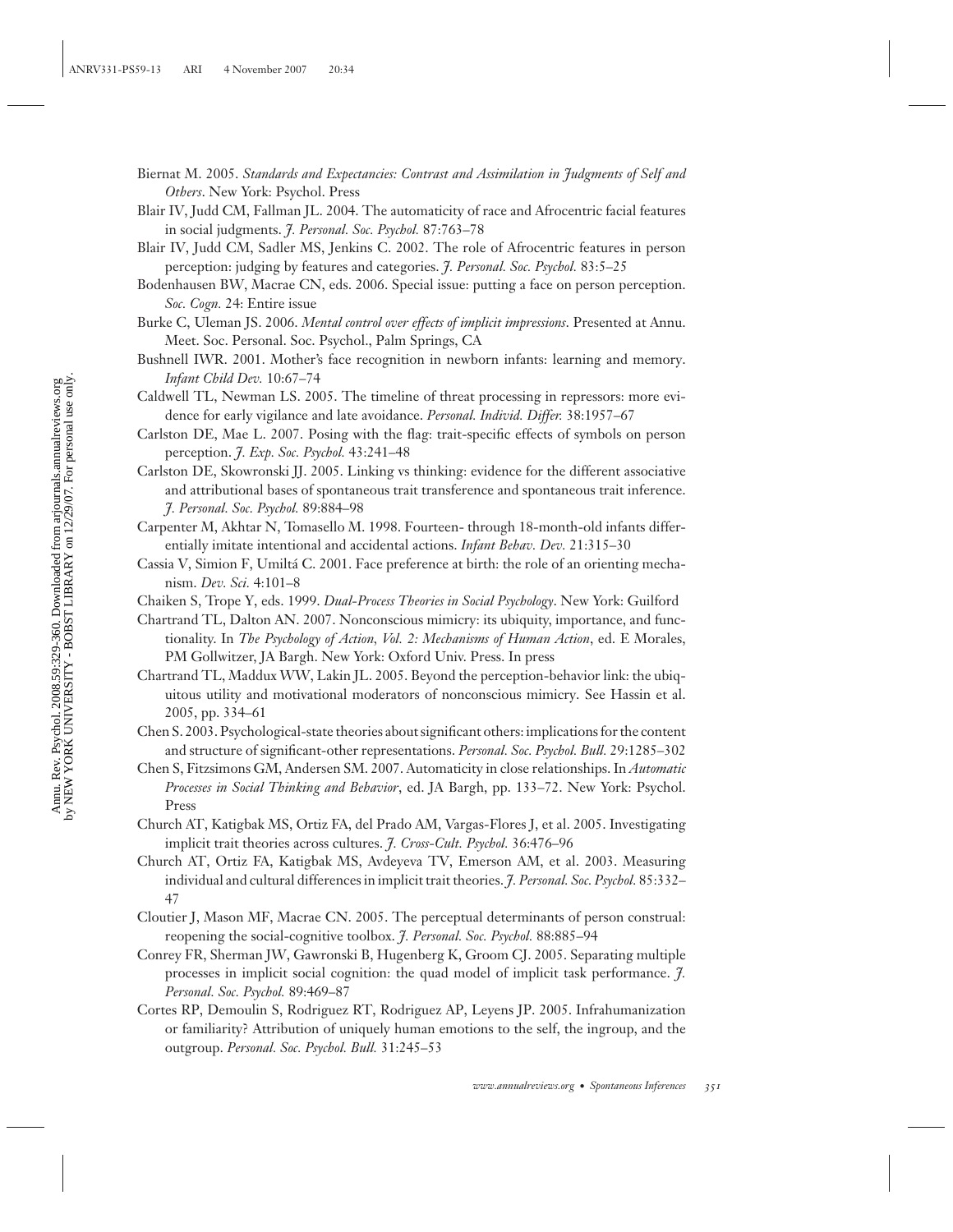- Crawford MT, McCrea SM. 2004. When mutations meet motivations: attitude biases in counterfactual thought. *J. Exp. Soc. Psychol.* 40:65–74
- Crawford MT, Sherman SJ, Hamilton DL. 2002. Perceived entitativity, stereotype formation, and the interchangeability of group members. *J. Personal. Soc. Psychol.* 83:1076–94
- Crawford MT, Skowronski JJ, Stiff C. 2007a. Limiting the spread of spontaneous trait transference. *J. Exp. Soc. Psychol.* 43:466–72
- Crawford MT, Skowronski JJ, Stiff C, Scherer CR. 2007b. Interfering with inferential, but not associative, processes underlying spontaneous trait inference. *Personal. Soc. Psychol. Bull.* 33:677–90
- Davis MH, Soderlund T, Cole J, Gadol E, Kute M, et al. 2004. Cognitions associated with attempts to empathize: How do we imagine the perspective of another? *Personal. Soc. Psychol. Bull.* 30:1625–35
- Davis MH. 2005. A "constituent" approach to the study of perspective taking: what are its fundamental elements? In *Other Minds: How Humans Bridge the Divide Between Self and Others*, ed. BF Malle, SD Hodges, pp. 44–55. New York: Guilford
- DeCasper AJ, Lecanuet J-P, Busnel M-C, Granier-Deferre C, Maugeais R. 1994. Fetal reactions to recurrent maternal speech. *Infant Behav. Dev.* 17:159–64
- DeCoster J, Banner MJ, Smith ER, Semin GR. 2006. On the inexplicability of the implicit: differences in the information provided by implicit and explicit tests. *Soc. Cogn.* 24:5–21
- Demoulin S, Leyens JP, Paladino MP, Rodriguez RT, Rodriguez AP, et al. 2004a. Dimensions of ''uniquely'' and ''nonuniquely'' human emotions. *Cogn. Emotion* 18:71–96
- Demoulin S, Rodriguez RT, Rodriguez AR, Vaes J, Paladino PM, et al. 2004b. Emotional prejudice can lead to infrahumanization. *Eur. Rev. Soc. Psychol.* 15:259–96
- Diesendruck G, haLevi H. 2006. The role of language, appearance, and culture in children's social category-based induction. *Child Dev.* 77:539–53
- Dijksterhuis A, Chartrand TL, Aarts H. 2007. Effects of priming and perception on social behavior and goal pursuit. In *Social Psychology and the Unconscious: The Automaticity of Higher Mental Processes*, ed. JA Bargh, pp. 51–131. New York: Psychol. Press
- Dunning D. 2003. The zealous self-affirmer: how and why the self lurks so pervasively behind social judgment. In *Motivated Social Perception: The Ontario Symposium*, *Vol. 9*, ed. SJ Spencer, S Fein, MP Zanna, JM Olson, pp. 45–72. Mahwah, NJ: Erlbaum
- Eberhardt JL, Dasgupta N, Banaszynski TL. 2003. Believing is seeing: the effects of racial labels and implicit beliefs on face perception. *Personal. Soc. Psychol. Bull.* 29:360–70
- Eberhardt JL, Goff PA, Purdie VJ, Davies PG. 2004. Seeing black: race, crime, and visual processing. *J. Personal. Soc. Psychol.* 87:876–93
- Ehrlinger J, Gilovich T, Ross L. 2005. Peering into the bias blind spot: people's assessments of bias in themselves and others. *Personal. Soc. Psychol. Bull.* 31:680–92
- Epley N, Keysar B, Van Boven L, Gilovich T. 2004b. Perspective taking as egocentric anchoring and adjustment. *J. Personal. Soc. Psychol.* 87:327–39
- Epley N, Morewedge CK, Keysar B. 2004a. Perspective taking in children and adults: equivalent egocentrism but differential correction. *J. Exp. Soc. Psychol.* 40:760–68
- Fazio RH, Olson MA. 2003. Implicit measures in social cognition research: their meaning and uses. *Annu. Rev. Psychol.* 54:297–327
- Fein S. 1996. Effects of suspicion on attributional thinking and the correspondence bias. *J. Personal. Soc. Psychol.* 70:1164–84
- Fiedler K, Schenck W. 2001. Spontaneous inferences from pictorially presented behaviors. *Personal. Soc. Psychol. Bull.* 27:1533–46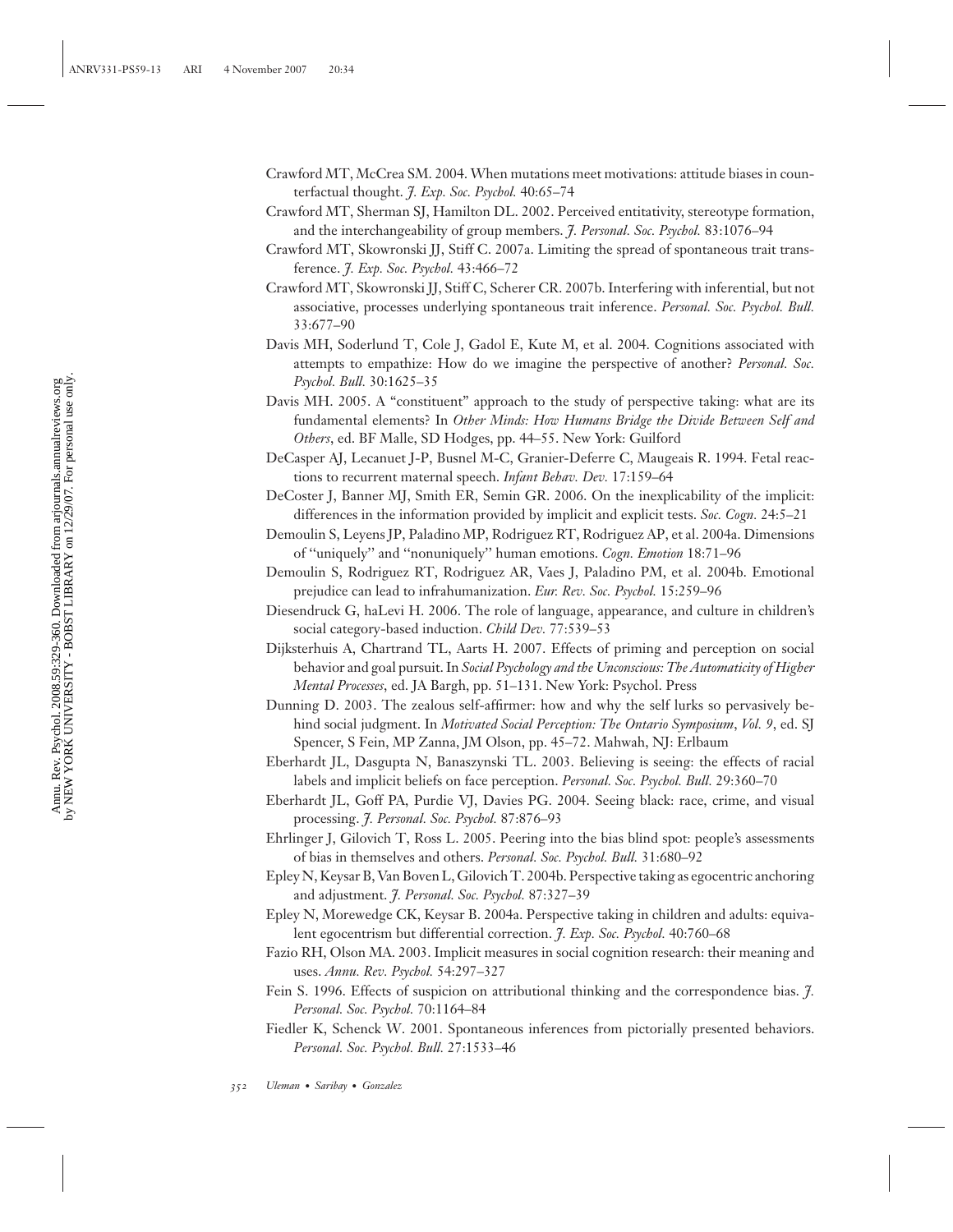- Fiedler K, Schenck W, Watling M, Menges JI. 2005. Priming trait inferences through pictures and moving pictures: the impact of open and closed mindsets. *J. Personal. Soc. Psychol.* 88:229–44
- Fiske AP, Kitayama S, Markus HR, Nisbett RE. 1998. The cultural matrix of social psychology. In *Handbook of Social Psychology*, ed. DT Gilbert, ST Fiske, G Lindzey, pp. 915–81. New York: McGraw-Hill. 4th ed.
- Fiske ST, Cuddy AJ, Glick P, Xu J. 2002. A model of (often mixed) stereotype content: competence and warmth respectively follow from perceived status and competition. *J. Personal. Soc. Psychol.* 82:878–902
- Fitzsimons GM, Bargh JA. 2003. Thinking of you: nonconscious pursuit of interpersonal goals associated with relationship partners. *J. Personal. Soc. Psychol.* 84:148–64
- Fu JH-y, Chiu C-y, Morris MW, Young MJ. 2007. Spontaneous inferences from cultural cues: varying responses of cultural insiders and outsiders. *J. Cross-Cult. Psychol.* 38:58–75
- Gaunt R, Leyens JP, Demoulin S. 2002. Intergroup relations and the attribution of emotions. controllability of memory for secondary emotions associated with ingroup vs outgroup. *J. Exp. Psychol.* 38:508–14
- Gawronski B. 2004. Theory-based bias correction in dispositional inference: the fundamental attribution error is dead, long live the correspondence bias. *Eur. Rev. Soc. Psychol.* 15:183– 217
- Gawronski B, Bodenhausen GV. 2006. Associative and propositional processes in evaluation: an integrative review of implicit and explicit attitude change. *Psychol. Bull.* 132:692–731
- Gawronski B, Walther E, Blank H. 2005. Cognitive consistency and the formation of interpersonal attitudes: cognitive balance affects the encoding of social information. *J. Exp. Soc. Psychol.* 41:618–26
- Gelman SA. 2004. Psychological essentialism in children. *Trends Cogn. Sci.* 8:404–9
- Gilbert DT. 1989. Thinking lightly about others: automatic components of the social inference process. In *Unintended Thought*, ed. JS Uleman, JA Bargh, pp. 189–211. New York: Guilford
- Giles JW, Heyman GD. 2005. Preschoolers use trait-relevant information to evaluate the appropriateness of an aggressive response. *Aggress. Behav.* 31:498–509
- Glassman NS, Andersen SM. 1999. Activating transference without consciousness: using significant-other representations to go beyond what is subliminally given. *J. Personal. Soc. Psychol.* 77:1146–62
- Gonzalez CM, Uleman JS, Todorov AT. 2007. A dissociation between spontaneous and intentional stereotyped trait inference. Unpubl. manuscr.
- Gopnik A, Glymour C, Sobel DM, Schulz LE, Kushnir T, Danks D. 2004. A theory of causal learning in children: causal maps and Bayes nets. *Psychol. Rev.* 11:3–32
- Goren A, Todorov A. 2007. *Stab in the front, praise in the back*. Poster presented at Annu. Meet. Soc. Personal. Social Psychol., Memphis, TN
- Govorun O, Fuegen K, Payne KB. 2006. Stereotypes focus defensive projection. *Personal. Soc. Psychol. Bull.* 32:781–93
- Ham J, Van den Bos K. 2006. Automatically inferring the justness of events: evidence from three implicit measurement paradigms. Manuscr. submitted
- Ham J, Van den Bos K. 2007. Not fair for me! The influence of personal relevance on social justice inferences. *J. Exp. Soc. Psychol.* In press
- Ham J, Vonk R. 2003. Smart and easy: co-occurring activation of spontaneous trait inferences and spontaneous situational inferences. *J. Exp. Soc. Psychol.* 39:434–47
- Hamlin JK, Wynn K, Bloom P. 2007. *Social Evaluation in Preverbal Infants*. New Haven, CT: Yale Univ. Manuscr. under review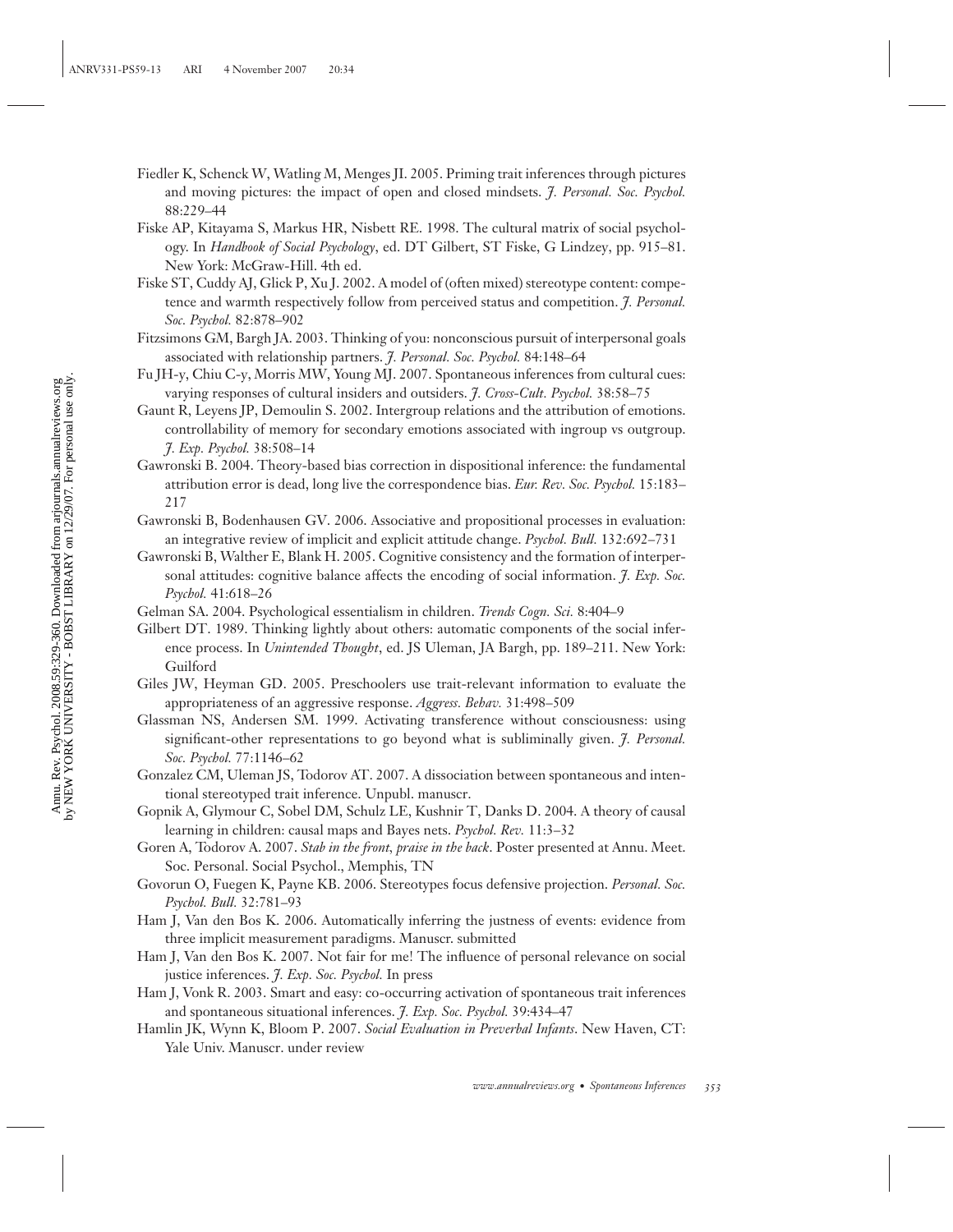- Harris LT, Fiske ST. 2006. Dehumanizing the lowest of the low: neuro-imaging responses to extreme outgroups. *Psychol. Sci.* 17:847–53
- Harris LT, Fiske ST. 2007. Social groups that elicit disgust are differentially processed in mPFC. *Soc. Cogn. Affect. Neurosci.* 2:45–51
- Haslam N. 2006. Dehumanization: an integrative review. *Personal. Soc. Psychol. Rev.* 10:252–64
- Haslam N, Bain P, Douge L, Lee M, Bastian B. 2005. More human than you: attributing humanness to self and others. *J. Personal. Soc. Psychol.* 89:937–50
- Hassin R, Trope Y. 2000. Facing faces: studies on the cognitive aspects of physiognomy. *J. Personal. Soc. Psychol.* 78:837–52
- Hassin RR, Aarts H, Ferguson MJ. 2005b. Automatic goal inferences. *J. Exp. Soc. Psychol.* 41:129–40
- Hassin RR, Bargh JA, Uleman JS. 2002. Spontaneous causal inferences. *J. Exp. Soc. Psychol.* 38:515–22
- Hassin RR, Uleman JS, Bargh JA, eds. 2005a. *The New Unconscious*. New York: Oxford Univ. Press
- Hasson U, Simmons JP, Todorov A. 2005. Believe it or not: on the possibility of suspending belief. *Psychol. Sci.* 16:566–71
- Heyman GD, Gelman SA. 1999. The use of trait labels in making psychological inferences. *Child Dev.* 70:604–19
- Heyman GD, Gelman SA. 2000. Preschool children's use of trait labels to make inductive inferences. *J. Exp. Child Psychol.* 77:1–19
- Huart J, Corneille O, Becquart E. 2005. Face-based categorization, context-based categorization, and distortions in the recollection of gender ambiguous faces. *J. Exp. Soc. Psychol.* 41:598–608
- Hugenberg K, Bodenhausen GV. 2003. Facing prejudice: implicit prejudice and the perception of facial threat. *Psychol. Sci.* 14:640–43
- Idson LC, Mischel W. 2001. The personality of familiar and significant people: the lay perceiver as a social-cognitive theorist. *J. Personal. Soc. Psychol.* 80:585–96
- Ito TA, Urland GR. 2003. Race and gender on the brain: electrocortical measures of attention to the race and gender of multiply categorizable individuals. *J. Personal. Soc. Psychol.* 85:616– 26
- Jacoby LL. 1991. A process dissociation framework: separating automatic from intentional uses of memory. *J. Mem. Lang.* 30:513–41
- Kalish CW, Shiverick SM. 2004. Children's reasoning about norms and traits as motives for behavior. *Cogn. Dev.* 19:401–16
- Kammrath LK, Mendoza-Denton R, Mischel W. 2005. Incorporating if ... then ... personality signatures in person perception: beyond the person-situation dichotomy. *J. Personal. Soc. Psychol.* 88:605–18
- Karniol R. 2003. Egocentrism vs protocentrism: the status of self in social prediction. *Psychol. Rev.* 110:564–80
- Karylowski JJ, Konarzewski K, Motes M. 2000. Recruitment of exemplars as reference points in social judgments. *J. Exp. Soc. Psychol.* 36:275–303
- Karylowski JJ, Ranieri JF. 2006. Self as a default target in thinking about traits. *Self Identity* 5:365–79
- Kashima Y, Kashima ES, Kim U, Gelfand M. 2006. Describing the social world: How is a person, a group, and a relationship described in the East and the West? *J. Exp. Soc. Psychol.* 42:388–96
- Kawada CLK, Oettingen G, Gollwitzer PM, Bargh JA. 2004. The projection of implicit and explicit goals. *J. Personal. Soc. Psychol.* 86:545–59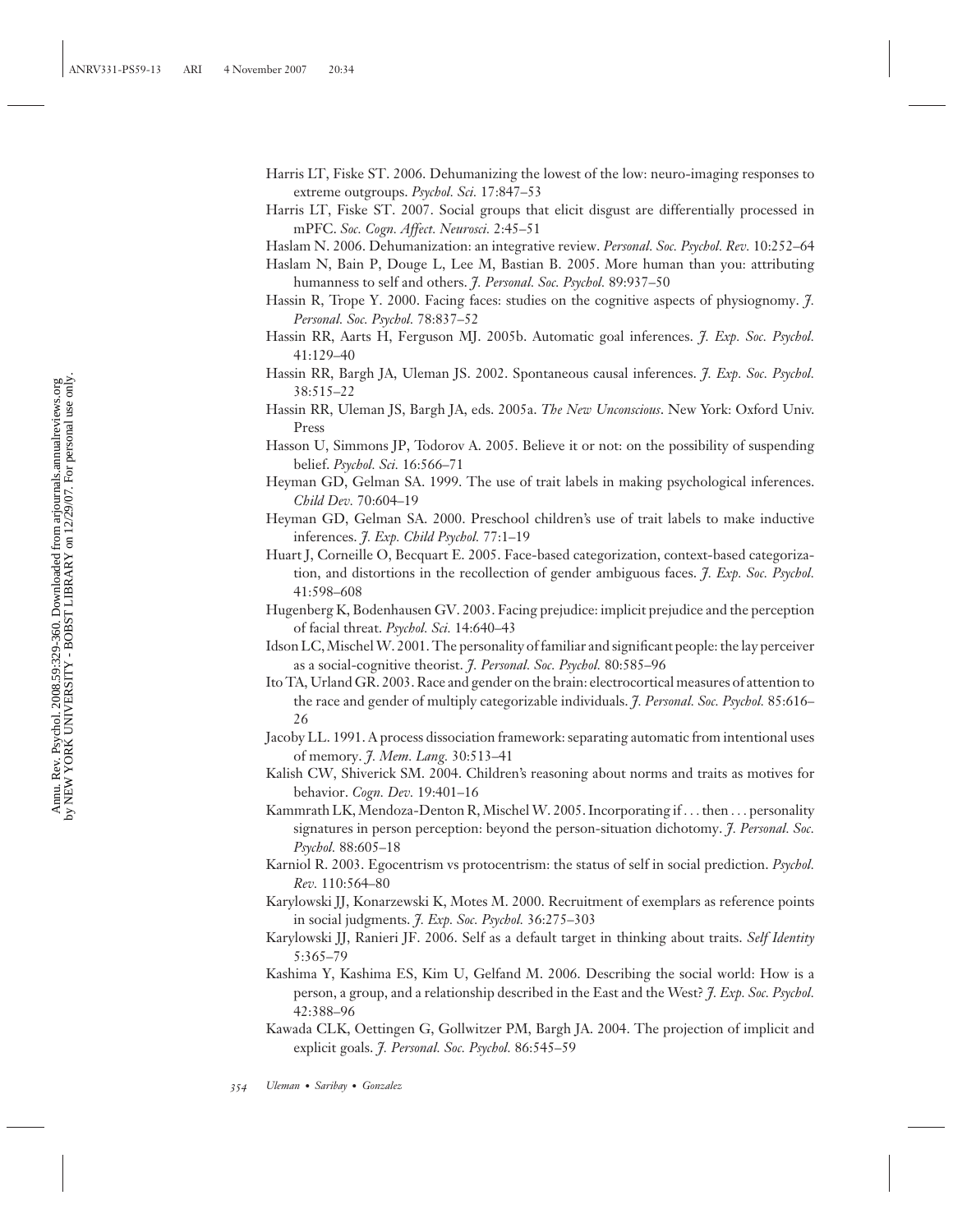- Kenny DA. 2004. PERSON: a general model of interpersonal perception. *Personal. Soc. Psychol. Rev.* 8:265–80
- Keysar B, Lin S, Barr DJ. 2003. Limits on theory of mind use in adults. *Cognition* 89:25–41
- Knowles ED, Morris MW, Chiu Y, Hong Y. 2001. Culture and the process of person perception: evidence for automaticity among East Asians in correcting for situational influences on behavior. *Personal. Soc. Psychol. Bull.* 27:1344–56
- Kozak MN, Marsh AA, Wegner DM. 2006. What do I think you're doing? Action identification and mind attribution. *J. Personal. Soc. Psychol.* 90:543–55
- Krueger JI, Acevedo M. 2005. Social projection and the psychology of choice. See Alicke et al. 2005, pp. 17–41
- Krueger JI. 2003. Return of the ego—self-referent information as a filter for social prediction: comment on Karniol 2003. *Psychol. Rev.* 110:585–90
- Kruglanski AW, Orehek E. 2007. Partitioning the domain of social inference: dual mode and systems models and their alternatives. *Annu. Rev. Psychol.* 58:291–316
- Krull DS. 2001. On partitioning the fundamental attribution error: dispositionalism and the correspondence bias. In *Cognitive Social Psychology*, ed. GB Moskowitz, pp. 211–27. Mahwah NJ: Erlbaum
- Kuhlmeier V, Wynn K, Bloom P. 2003. Attribution of dispositional states by 12-month-olds. *Psychol. Sci.* 14:402–8
- Lakin JL, Chartrand TL. 2003. Using nonconscious behavioral mimicry to create affiliation and rapport. *Psychol. Sci.* 14:334–39
- Lambert AJ, Payne BK, Shaffer LM, Jacoby LL, Chasteen A, Khan S. 2003. Attitudes as dominant responses: on the "social facilitation" of prejudice in anticipated public contexts. *J. Personal. Soc. Psychol.* 84:277–95
- Lehman DR, Chiu C, Schaller M. 2004. Psychology and culture.*Annu. Rev. Psychol.* 55:689–714
- Leyens JP, Paladino PM, Rodriguez RT, Vaes J, Demoulin S, et al. 2000. The emotional side of prejudice: the attribution of secondary emotions to in-groups and out-groups. *Personal. Soc. Psychol. Rev.* 4:186–97
- Leyens JP, Rodriguez AP, Rodriguez RT, Gaunt R, Paladino MP, et al. 2001. Psychological essentialism and the differential attribution of uniquely human emotions to in-groups and out-groups. *Eur. J. Soc. Psychol.* 31:395–411
- Lieberman MD. 2007. Attention, control and automaticity: social cognitive neuroscience. *Annu. Rev. Psychol.* 58:259–89
- Lieberman MD, Gaunt R, Gilbert DT, Trope Y. 2002. Reflection and reflexion: a social cognitive neuroscience approach to attributional inference. *Adv. Exp. Soc. Psychol.* 34:199– 249
- Lillard A. 1998. Ethnopsychologies: cultural variations in theories of mind. *Psychol. Bull.* 123:3– 32
- Lillard AS, Skibbe L. 2005. Theory of mind: conscious attribution and spontaneous trait inferences. See Hassin et al. 2005, pp. 277–305
- Luhmann CC, Ahn W-K, Palmeri TJ. 2006. Theory-based categorization under speeded conditions. *Mem. Cogn.* 34:1102–11
- Maass A, Cadinu M, Taroni M, Masserini M. 2006a. The induction-deduction asymmetry: fact or artifact? *Soc. Cogn.* 24:74–109
- Maass A, Colombo A, Colombo A, Sherman SJ. 2001. Inferring traits from behaviors and behaviors from traits: the induction-deduction asymmetry. *J. Personal. Soc. Psychol.* 81:391– 404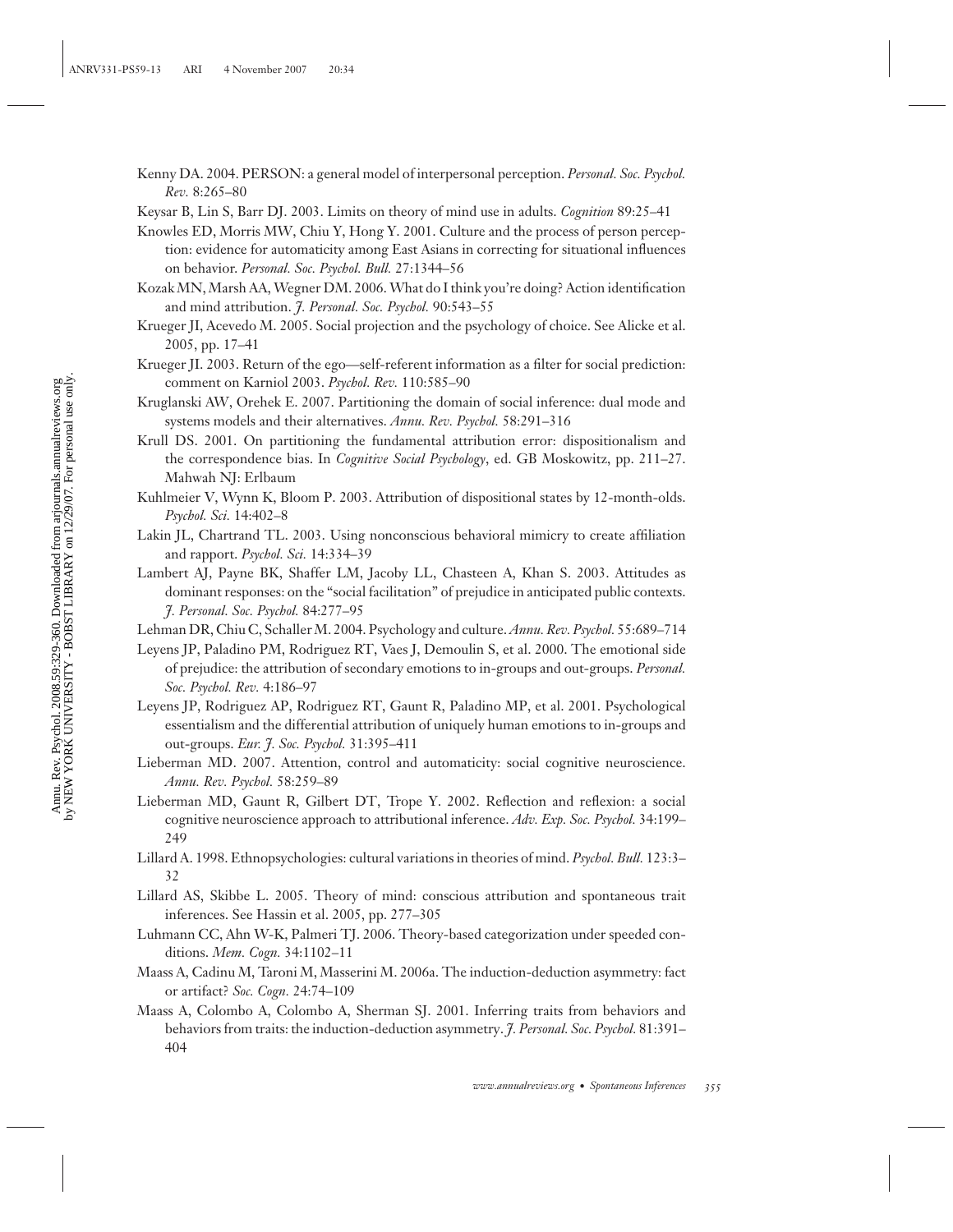- Maass A, Karasawa M, Politi F, Suga S. 2006b. Do verbs and adjectives play different roles in different cultures? A cross linguistic analysis of person representation. *J. Personal. Soc. Psychol.* 90:734–50
- Macrae CN, Quinn KA, Mason MF, Quadflieg S. 2005. Understanding others: the face and person construal. *J. Personal. Soc. Psychol.* 89:686–95
- Maddox KB. 2004. Perspectives on racial phenotypicality bias. *Personal. Soc. Psychol. Rev.* 8:383– 401
- Mae L, Carlston DE. 2005. Hoist on your own petard: when prejudiced remarks are recognized and backfire on speakers. *J. Exp. Soc. Psychol.* 41:240–55
- Mae L, Carlston DE, Skowronski JJ. 1999. Spontaneous trait transference to familiar communicators: Is a little knowledge a dangerous thing? *J. Personal. Soc. Psychol.* 77:233–46
- Mae L, McMorris LE, Hendry JL. 2004. Spontaneous trait transference from dogs to owners. *Anthrozoos* 17:225–43
- Major B, O'Brien FT. 2005. Intergroup relations, stigma, stereotyping, prejudice, discrimination: the social psychology of stigma. *Annu. Rev. Psychol.* 56:393–421
- Malle BF. 2004. *How the Mind Explains Behavior: Folk Explanations, Meaning, and Social Interaction*. Cambridge, MA: MIT Press
- Malle BF. 2006. The actor-observer asymmetry in attribution: a (surprising) meta-analysis. *Psychol. Rev.* 132:895–913
- Malle BF, Hodges SD, eds. 2005. *Other Minds: How Humans Bridge the Divide Between Self and Others*. New York: Guilford
- Mayer JD, Roberts RD, Barsade SG. 2008. Emerging research in emotional intelligence. *Annu. Rev. Psychol.* 59: In press
- Mayo R, Schul Y, Burnstein E. 2004. "I am not guilty" vs "I am innocent": successful negation may depend on the schema used for its encoding. *J. Exp. Soc. Psychol.* 40:433–49
- McClure J. 1998. Discounting causes of behavior: Are two reasons better than one? *J. Personal. Soc. Psychol.* 74:7–20
- McConnell A. 2001. Implicit theories: consequences for social judgments of individuals. *J. Exp. Soc. Psychol.* 37:215–27
- McElwee RO, Dunning D. 2006. A broader view of "self" in egocentric social judgment: current and possible selves. *Self Identity* 4:113–30
- McIntosh DN, Reichmann-Decker A, Winkielman P, Wilbarger JL. 2006. When the social mirror breaks: deficits in automatic, but not voluntary, mimicry of emotional facial expressions in autism. *Dev. Sci.* 9:295–302
- Meier BP, Robinson MD. 2004. Why the sunny side is up: associations between affect and vertical position. *Psychol. Sci.* 15:243–47
- Meier BP, Robinson MD, Clore GL. 2004. Why good guys wear white: automatic inferences about stimulus valence based on brightness. *Psychol. Sci.* 15:82–87
- Meltzoff AN, Moore MK. 1989. Imitation in newborn infants: exploring the range of gestures imitated and the underlying mechanisms. *Dev. Psychol.* 25:954–62
- Meltzoff AN, Moore MK. 1994. Imitation, memory, and the representation of persons. *Infant Behav. Dev.* 17:83–99
- Menon T, Morris MW, Chiu C-Y, Hong Y-Y. 1999. Culture and the construal of agency: attribution to individual vs group dispositions. *J. Personal. Soc. Psychol.* 76:701–17
- Mikulincer M, Horesh N. 1999. Adult attachment style and the perception of others: the role of projective mechanisms. *J. Personal. Soc. Psychol.* 76:1022–34
- Miller DT, Visser PS, Staub BD. 2005. How surveillance begets perceptions of dishonesty: the case of the counterfactual sinner. *J. Personal. Soc. Psychol.* 89:117–28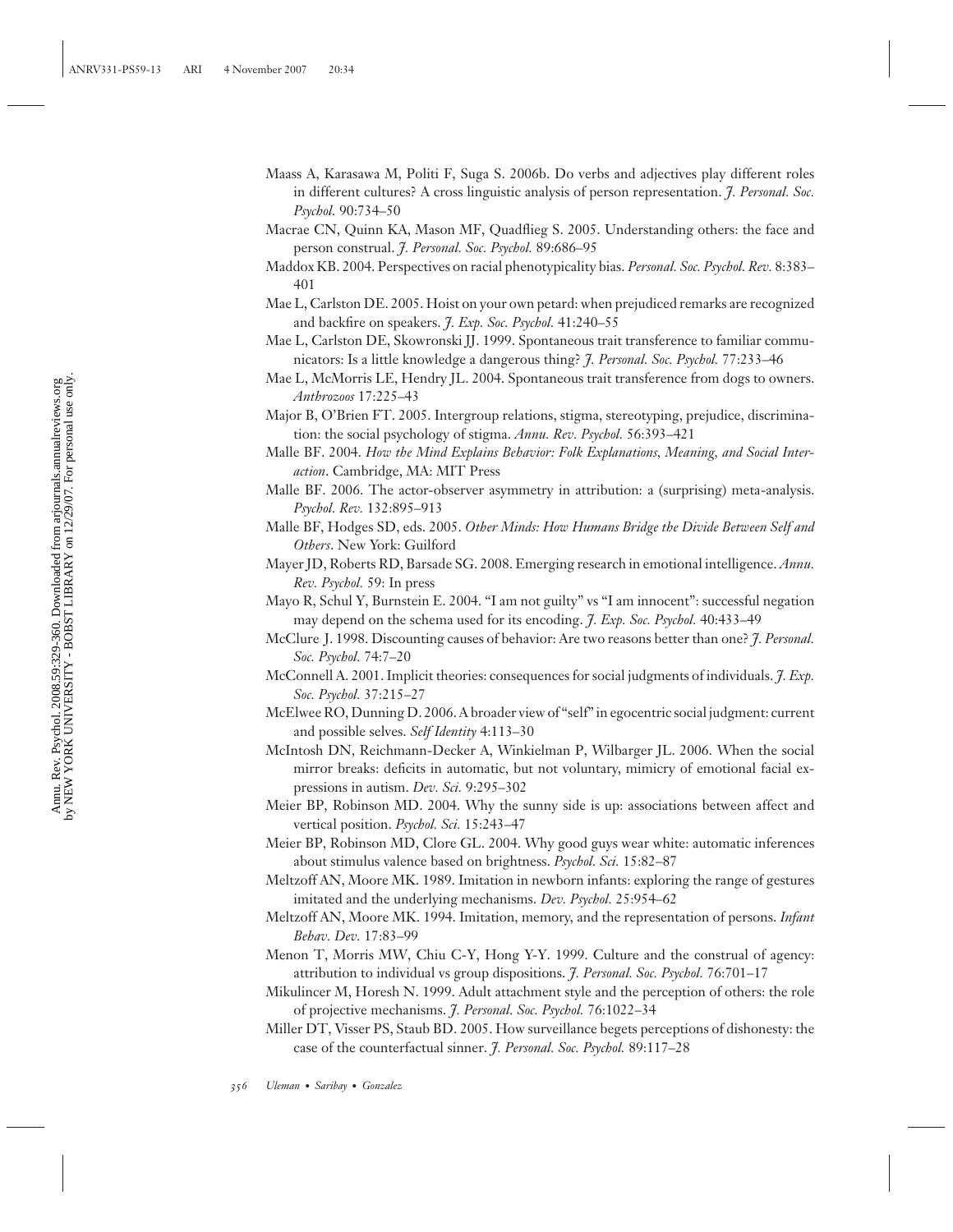Molden DC, Plaks JE, Dweck CS. 2006. "Meaningful" social inferences: effects of implicit theories on inferential processes. *J. Exp. Soc. Psychol.* 42:738–52

- Moskowitz GB, Li P, Kirk ER. 2004. The implicit volition model: on the preconscious regulation of temporarily adopted goals. *Adv. Exp. Soc. Psychol.* 36:317–413
- Murphy GL. 2002. *The Big Book of Concepts*. Cambridge, MA: MIT Press
- Murray SL, Holmes JG, Bellavia G, Griffin DW, Dolderman D. 2002. Kindred spirits? The benefits of egocentrism in close relationships. *J. Personal. Soc. Psychol.* 82:563–81
- Mussweiler T. 2003. When egocentrism breeds distinctness—comparison processes in social prediction: comment on Karniol 2003. *Psychol. Rev.* 110:581–84
- Narvaez D, Lapsley DK, Hagele S, Lasky B. 2006. Moral chronicity and social information processing: tests of a social cognitive approach to the moral personality. *J. Res. Personal.* 40:966–85
- Neumann R, Strack F. 2000. Approach and avoidance: the influence of proprioceptive and exteroceptive cues on encoding of affective information. *J. Personal. Soc. Psychol.* 79:39–48
- Newman LS, Duff KJ, Baumeister RF. 1997. A new look at defensive projection: thought suppression, accessibility, and biased person perception. *J. Personal. Soc. Psychol.* 72:980– 1001
- Nickerson RS. 1999. How we know—and sometimes misjudge—what others know: imputing one's own knowledge to others. *Psychol. Bull.* 125:737–59
- Niedenthal PM, Barsalou LW, Winkielman P, Krauth-Gruber S, Ric F. 2005. Embodiment in attitudes, social perception, and emotion. *Personal. Soc. Psychol. Rev.* 9:184–211
- Nisbett RE. 2003. *The Geography of Thought: How Asians and Westerners Think Differently and Why*. New York: Free Press
- Nisbett RE, Peng K, Choi I, Norenzayan A. 2001. Culture and systems of thought: holistic vs analytic cognition. *Psychol. Rev.* 108:291–310
- Norenzayan A, Choi I, Nisbett RE. 2002. Cultural similarities and differences in social inference: evidence from behavioral predictions and lay theories of behavior. *Personal. Soc. Psychol. Bull.* 28:109–20
- Nussbaum S, Trope Y, Liberman N. 2003. Creeping dispositionism: the temporal dynamics of behavior prediction. *J. Personal. Soc. Psychol.* 84:485–97
- Onishi KH, Baillargeon R. 2005. Do 15-month-old infants understand false beliefs? *Science* 308:255–58
- Oppenheimer DM. 2004. Spontaneous discounting of availability in frequency judgment tasks. *Psychol. Sci.* 15:100–5
- Paladino PM, Leyens JP, Rodriguez RT, Rodriguez AP, Gaunt R, et al. 2002. Differential associations of uniquely and nonuniquely human emotions with the in-group and the out-group. *Group Proc. Intergroup Relat.* 5:105–17
- Payne BK. 2001. Prejudice and perception: the role of automatic and controlled processes in misperceiving a weapon. *J. Personal. Soc. Psychol.* 81:181–92
- Payne BK. 2005. Conceptualizing control in social cognition: how executive functioning modulates the expression of automatic stereotyping. *J. Personal. Soc. Psychol.* 89:488–503
- Payne BK, Jacoby LL, Lambert AJ. 2005. Attitudes as accessibility bias: dissociating automatic and controlled processes. See Hassin et al. 2005, pp. 393–420
- Pearl J. 2000. *Causality: Models, Reasoning, and Inference*. Cambridge, UK: Cambridge Univ. Press
- Plaks JE, Grant H, Dweck CS. 2005. Violations of implicit theories and the sense of prediction and control: implications for motivated person perception. *J. Personal. Soc. Psychol.* 88:245– 62

Moore C. 2006. *The Development of Commonsense Psychology*. Mahwah, NJ: Erlbaum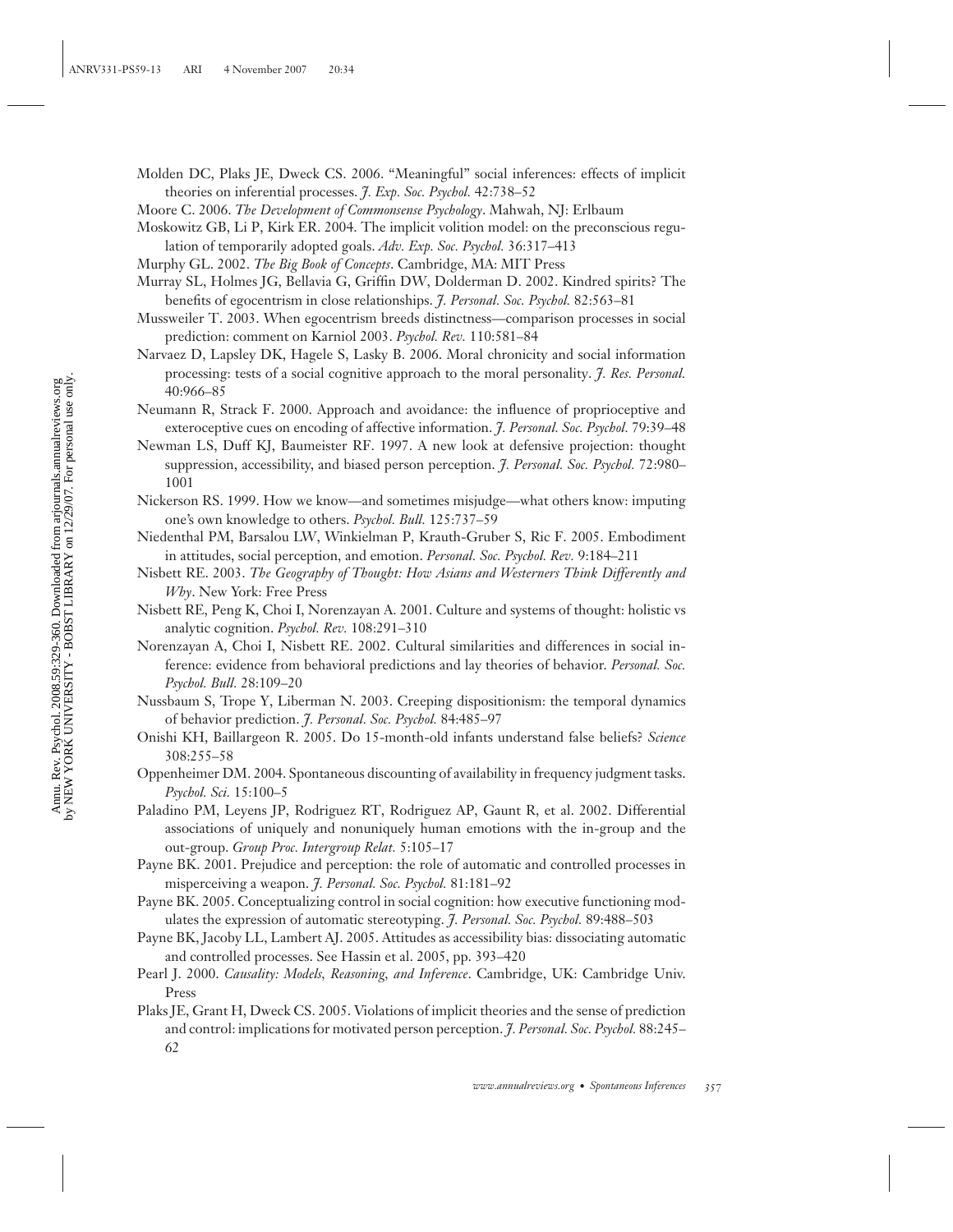- Pronin E, Gilovich T, Ross L. 2004. Objectivity in the eye of the beholder: divergent perceptions of bias in self vs others. *Psychol. Rev.* 111:781–99
- Pronin E, Kruger J, Savitsky K, Ross L. 2001. You don't know me, but I know you: the illusion of asymmetric insight. *J. Personal. Soc. Psychol.* 81:639–56
- Pryor JB, Reeder GD, Yeadon C, Hesson-McInnis M. 2004. A dual-process model of reactions to perceived stigma. *J. Personal. Soc. Psychol.* 87:436–52
- Rakison DH, Poulin-Dubois D. 2001. Developmental origin of the animate-inanimate distinction. *Psychol. Bull.* 127:209–28
- Ramus F. 2002. Language discrimination by newborns: teasing apart phonotactic, rhythmic, and intonational cues. *Annu. Rev. Lang. Acquis.* 2:85–115
- Reeder GD, Pryor JB, Wohl MJA, Griswell ML. 2005. On attributing negative motives to others who disagree with our opinions. *Personal. Soc. Psychol. Bull.* 31:1498–510
- Reeder GD, Vonk R, Ronk MJ, Ham J, Lawrence M. 2004. Dispositional attribution: multiple inferences about motive-related traits. *J. Personal. Soc. Psychol.* 86:530–44
- Rehder B, Burnett RC. 2005. Feature inference and the causal structure of categories. *Cogn. Psychol.* 50:274–314
- Rim S, Uleman JS, Trope Y. 2007. *Spatial distance affects implicit impressions of others*. Poster presented at 19th Annu. Meet. Assoc. Psychol. Sci., Washington, DC
- Robbins JM, Krueger JI. 2005. Social projection to ingroups and outgroups: a review and meta-analysis. *Personal. Soc. Psychol. Rev.* 9:32–47
- Rochat P, Querido J, Striano T. 1999. Emerging sensitivity to the timing and structure of protoconversation in early infancy. *Dev. Psychol.* 35:950–57
- Roese NJ, Morris MW. 1999. Impression valence constrains social explanations: the case of discounting vs conjunction effects. *J. Personal. Soc. Psychol.* 77:437–48
- Roese NJ, Sanna LJ, Galinsky AD. 2005. The mechanics of imagination: automaticity and control in counterfactual thinking. See Hassin et al. 2005, pp. 138–70
- Rothbart M, Park B. 1986. On the confirmability and disconfirmability of trait concepts. *J. Personal. Soc. Psychol.* 50:131–42
- Ruffman T, Slade L, Crowe E. 2002. The relation between children's and mothers' mental state language and theory-of-mind understanding. *Child Dev.* 73:734–51
- Rydell RJ, McConnell AR. 2006. Understanding implicit and explicit attitude change: a systems of reasoning analysis. *J. Personal. Soc. Psychol.* 91:995–1008
- Rydell RJ, McConnell AR, Mackie DM, Strain LM. 2006. Of two minds: forming and changing valence-inconsistent implicit and explicit attitudes. *Psychol. Sci.* 17:954–58
- Sabini J, Siepmann M, Stein J. 2001. The really fundamental attribution error in social psychology research. *Psychol. Inq.* 12:1–15
- Saxe R. 2005. Against simulation: the argument from error. *Trends Cogn. Sci.* 9:174–79
- Saxe R, Carey S, Kanwisher N. 2004. Understanding other minds: linking developmental psychology and functional neuroimaging. *Annu. Rev. Psychol.* 55:87–124
- Schimel J, Greenberg J, Martens A. 2003. Evidence that projection of a feared trait can serve a defensive function. *Personal. Soc. Psychol. Bull.* 29:969–79
- Schul Y, Mayo R, Burnstein E. 2004. Encoding under trust and distrust: the spontaneous activation of incongruent cognitions. *J. Personal. Soc. Psychol.* 86:668–79
- Skowronski JJ, Carlston DE, Mae L, Crawford MT. 1998. Spontaneous trait transference: communicators take on the qualities they describe in others. *J. Personal. Soc. Psychol.* 74:837–48
- Sloman S. 2005. *Causal Models: How People Think About the World and Its Alternatives*. New York: Oxford Univ. Press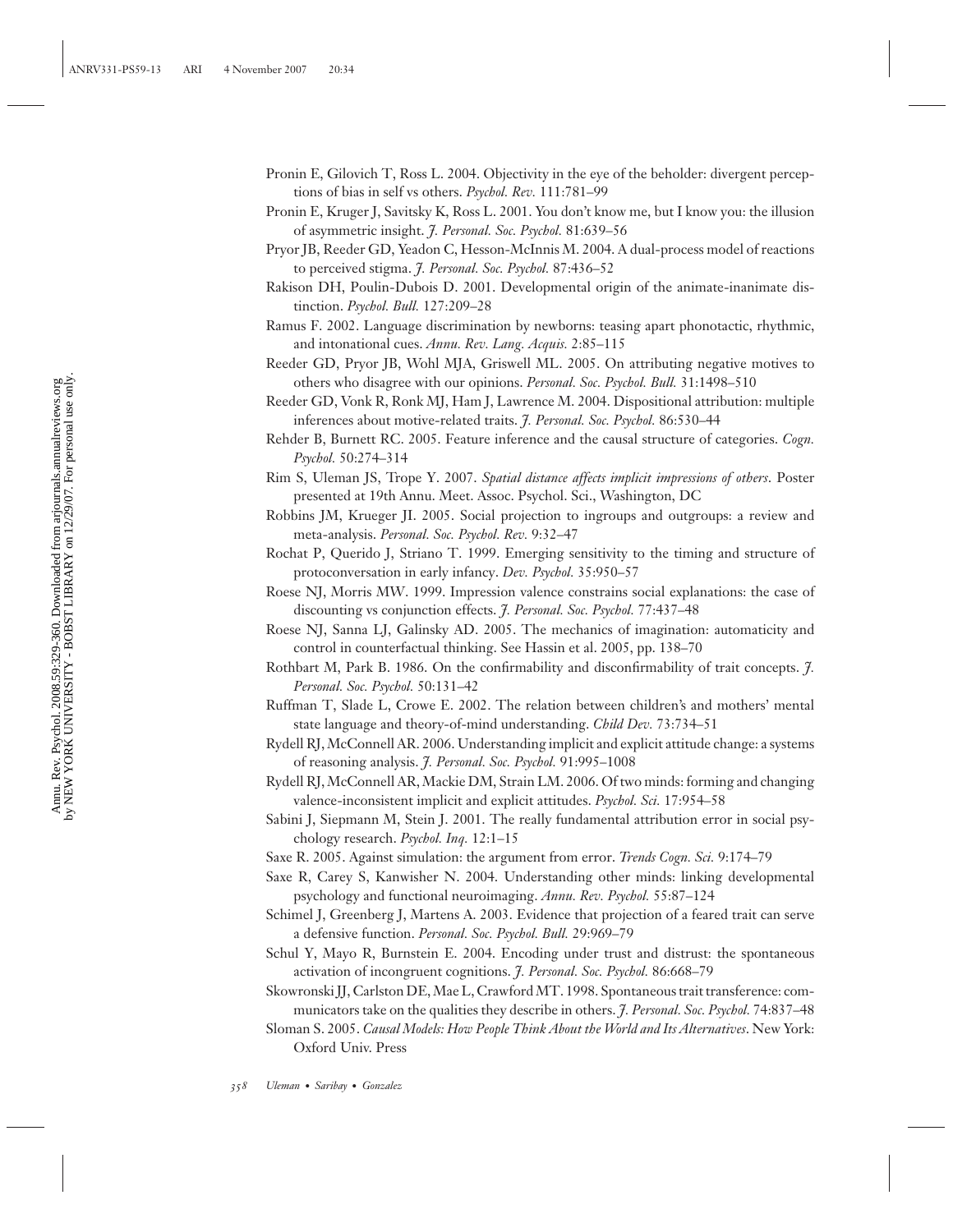- Smith ER, DeCoster J. 2000. Dual-process models in social and cognitive psychology: conceptual integration and links to underlying memory systems. *Personal. Soc. Psychol. Rev.* 4:108–31
- Smith ER, Semin G. 2004. Socially situated cognition: cognition in its social context. *Adv. Exp. Soc. Psychol.* 36:53–117
- Smith M, Apperly I, White V. 2003. False belief reasoning and the acquisition of relative clause sentences. *Child Dev.* 74:1709–19
- Sonnby-Borgström M, Jönsson P, Svensson O. 2003. Emotional empathy as related to mimicry reactions at different levels of information processing. *J. Nonverbal Behav.* 27:3–23
- Stapel DA, Suls J, eds. 2007. *Assimilation and Contrast in Social Psychology*. New York: Psychol. Press
- Tetlock PE, Visser PS. 2000. Thinking about Russia: plausible past and probable futures. *Br. J. Soc. Psychol.* 39:173–96
- Tiedens LZ. 2001. The effect of anger on the hostile inferences of aggressive and nonaggressive people: specific emotions, cognitive processing, and chronic accessibility. *Motiv. Emot.* 25:233–51
- Todorov A, Fiske ST, Prentice D, eds. 2007. *Social Neuroscience: Toward Understanding the Underpinnings of the Social Mind*. New York: Oxford Univ. Press
- Todorov A, Mandisodza AN, Goren A, Hall CC. 2005. Inferences of competence from faces predict election outcomes. *Science* 308:1623–26
- Todorov A, Uleman JS. 2003. The efficiency of binding spontaneous trait inferences to actors' faces. *J. Exp. Soc. Psychol.* 39:549–62
- Todorov A, Uleman JS. 2004. The person reference process in spontaneous trait inferences. *J. Personal. Soc. Psychol.* 87:482–93
- Tormala ZL, Petty RE. 2001. On-line vs memory-based processing: the role of "need to evaluate" in person perception. *Personal. Soc. Psychol. Bull.* 27:1599–612
- Trope Y, Alfieri T. 1997. Effortfulness and flexibility of dispositional judgment processes. *J. Personal. Soc. Psychol.* 73:662–74
- Uleman JS, Blader SL, Todorov A. 2005. Implicit impressions. See Hassin et al. 2005, pp. 362–92
- Vaes J, Paladino MP, Leyens JP. 2006. Priming uniquely human emotions and the ingroup (but not the outgroup) activates humanity concepts. *Eur. J. Soc. Psychol.* 36:169–81
- van Baaren RB, Fockenberg DA, Holland RW, Janssen L, van Knippenberg A. 2006. The moody chameleon: the effect of mood on nonconscious mimicry. *Soc. Cogn.* 24:426–37
- Van Boven L, Loewenstein G. 2003. Social projection of transient drive states. *Personal. Soc. Psychol. Bull.* 29:1159–68
- Van Boven L, White K, Kamada A, Gilovich T. 2003. Intuitions about situational correction in self and others. *J. Personal. Soc. Psychol.* 85:249–58
- Waldmann MR, Hagmayer Y. 2005. Seeing vs doing: two modes of accessing causal knowledge. *J. Exp. Psychol.: Learn. Mem. Cogn.* 31:216–27
- Walther E. 2002. Guilty by mere association: evaluative conditioning and the spreading attitude effect. *J. Personal. Soc. Psychol.* 82:919–34
- Wegner DM. 2005. Who is the controller of controlled processes? See Hassin et al. 2005, pp. 19–36
- Wigboldus DH, Dijksterhuis A, van Knippenberg A. 2003. When stereotypes get in the way: Stereotypes obstruct stereotype-inconsistent trait inferences. *J. Personal. Soc. Psychol.* 84:470–84
- Wigboldus DH, Sherman JW, Franzese HL, van Knippenberg A. 2004. Capacity and comprehension: spontaneous stereotyping under cognitive load. *Soc. Cogn.* 2:292–309